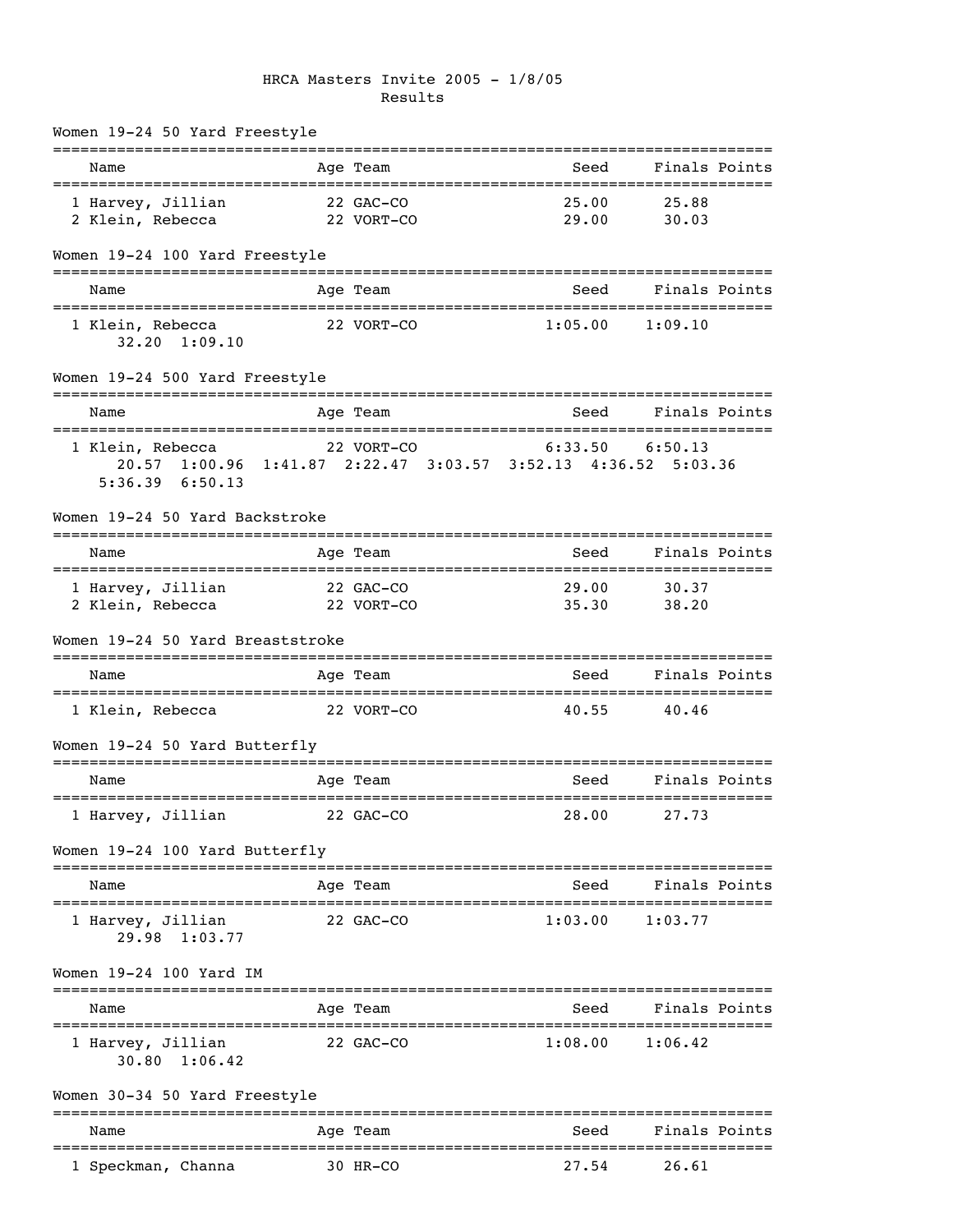| 2 Killeen, Kimberly | 30 CSST-CO | 27.50 | 28.14 |
|---------------------|------------|-------|-------|
| 3 Watkins, Andrea   | 32 HR-CO   | 34.02 | 33.21 |
| -- Ramsey, Kylie    | 30 HR      | 28.00 | DO    |

Women 30-34 100 Yard Freestyle

| Name                                 | Age Team   | Seed    | Finals Points |  |
|--------------------------------------|------------|---------|---------------|--|
| 1 Speckman, Channa<br>27.69 57.71    | $30$ HR-CO | 1:00.70 | 57.71         |  |
| 2 Ramsey, Kylie<br>$31.14$ $1:05.19$ | 30 HR      | 1:02.00 | 1:05.19       |  |

### Women 30-34 500 Yard Freestyle

| Name                | Age Team                                                      | Finals Points<br>Seed |
|---------------------|---------------------------------------------------------------|-----------------------|
| 1 Killeen, Kimberly | 30 CSST-CO                                                    | 6:05.73               |
| $5:00.54$ 6:05.73   | 23.77 54.21 1:51.40 2:34.81 3:18.05 3:40.65 4:01.73 4:34.91   | 6:10.00               |
| 2 Ramsey, Kylie     | 30 HR                                                         | 6:44.71               |
| $6:05.09$ $6:44.71$ | 32.15 1:10.86 1:51.82 2:33.50 3:15.78 3:58.09 4:40.79 5:23.18 | 6:45.00               |

#### Women 30-34 50 Yard Backstroke

| Name               | Age Team   | Finals Points<br>Seed |
|--------------------|------------|-----------------------|
| 1 Speckman, Channa | $30$ HR-CO | 33.25<br>32.18        |
| 2 Watkins, Andrea  | 32 HR-CO   | 41.92<br>40.49        |

#### Women 30-34 50 Yard Breaststroke

| Name                                     |  | Age Team               | Seed           | Finals Points  |  |
|------------------------------------------|--|------------------------|----------------|----------------|--|
| 1 Killeen, Kimberly<br>2 Watkins, Andrea |  | 30 CSST-CO<br>32 HR-CO | 40.00<br>42.82 | 38.17<br>44.21 |  |

### Women 30-34 50 Yard Butterfly

| Name               | Age Team   | Finals Points<br>Seed |  |
|--------------------|------------|-----------------------|--|
| 1 Speckman, Channa | $30$ HR-CO | 32.35<br>29.39        |  |
| 2 Watkins, Andrea  | 32 HR-CO   | 38.93<br>38.57        |  |

#### Women 30-34 100 Yard IM

| Name                                        | Age Team               | Seed    | Finals Points |
|---------------------------------------------|------------------------|---------|---------------|
| 1 Speckman, Channa<br>$32.01 \quad 1:09.64$ | $30$ HR-CO             | 1:12.43 | 1:09.64       |
| 2 Killeen, Kimberly<br>$33.49$ 1:11.36      | $30 \text{ CSST} - CQ$ | 1:20.00 | 1:11.36       |

## Women 35-39 50 Yard Freestyle

| Name                | Age Team | Seed  | Finals Points |
|---------------------|----------|-------|---------------|
| 1 Hagadorn, Heather | 39 DU    | 28.00 | 27.29         |
| 2 DeBever, Alex     | 36 HR    | NΤ    | 33.26         |

## Women 35-39 500 Yard Freestyle

|      |             | __________________________ |                           |
|------|-------------|----------------------------|---------------------------|
| Name | Age<br>Team | Seed                       | Fina<br>$Point \in$<br>.s |
|      |             | ________________________   | _______________           |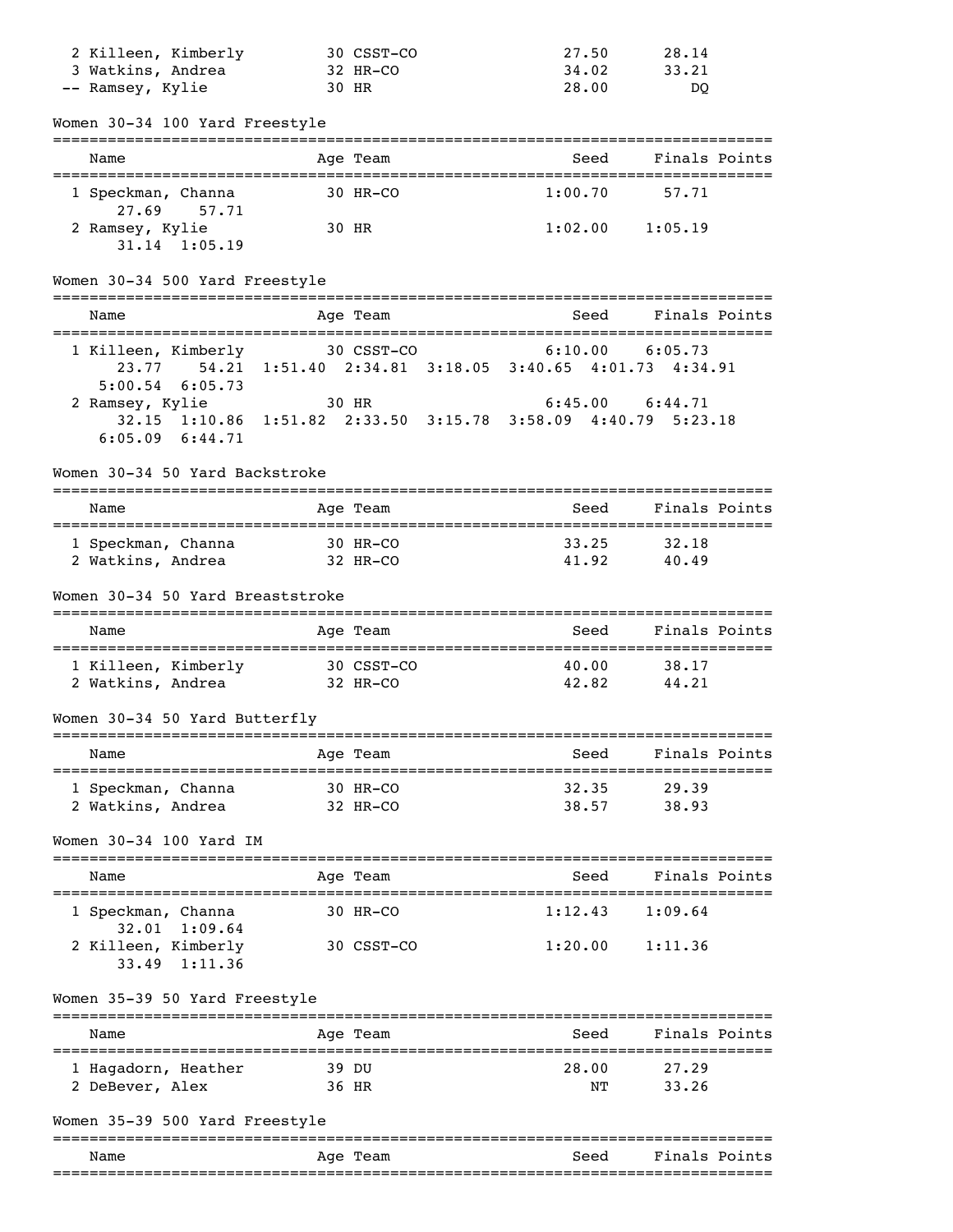| 1 Hagadorn, Heather                           | 39 DU                                                                     | 5:45.00                     | 5:39.20                          |
|-----------------------------------------------|---------------------------------------------------------------------------|-----------------------------|----------------------------------|
| 44.23 1:35.51<br>$6:30.94$ 5:39.20            | 2:27.12 3:19.85 3:46.32 4:17.00 5:09.69 5:50.44                           |                             |                                  |
| Women 35-39 50 Yard Breaststroke              |                                                                           |                             |                                  |
| Name                                          | Age Team                                                                  | Seed                        | Finals Points                    |
| 1 Hagadorn, Heather                           | 39 DU                                                                     | 39.00                       | 40.82                            |
| 2 DeBever, Alex                               | 36 HR                                                                     | NΤ                          | 43.12                            |
| Women 35-39 50 Yard Butterfly                 |                                                                           |                             |                                  |
| Name                                          | Age Team                                                                  | Seed                        | Finals Points                    |
| 1 Hagadorn, Heather                           | 39 DU                                                                     | 30.00                       | 30.68                            |
| Women 35-39 100 Yard IM                       |                                                                           |                             |                                  |
| Name<br>================================      | Age Team                                                                  | Seed<br>=================== | Finals Points<br>=============== |
| 1 Hagadorn, Heather<br>31.66 1:10.81          | 39 DU                                                                     | 1:10.00                     | 1:10.81                          |
| 2 DeBever, Alex<br>41.66 1:28.80              | 36 HR                                                                     | NΤ                          | 1:28.80                          |
| Women 40-44 50 Yard Freestyle                 |                                                                           |                             |                                  |
| Name<br>===================================   | Age Team                                                                  | Seed                        | Finals Points                    |
| 1 Garnier, Kathy                              | 44 INV                                                                    | 26.20                       | 26.35                            |
| 2 Braun, Cynthia                              | 43 INV-CO                                                                 | 35.00                       | 35.06                            |
| 3 Golding, Sandy                              | 41 GAC                                                                    | 38.00                       | 35.93                            |
| Women 40-44 100 Yard Freestyle                |                                                                           |                             | :================                |
| Name<br>===================================== | Age Team                                                                  | Seed                        | Finals Points                    |
| 1 Nelson, Judy<br>29.26 59.64                 | 44 HR-CO                                                                  | 58.90                       | 59.64                            |
| Women 40-44 200 Yard Freestyle                |                                                                           |                             |                                  |
| Name<br>====================================  | Age Team                                                                  | Seed                        | Finals Points                    |
| 1 Nelson, Judy                                | 44 HR-CO<br>31.37 1:04.76 1:38.43 2:11.23                                 |                             | $2:08.00$ $2:11.23$              |
| 2 Hawkinson, Cindy 43 HR-CO                   | 39.32 1:25.60 2:12.92 2:57.61                                             |                             | $2:45.00$ $2:57.61$              |
| Women 40-44 500 Yard Freestyle                |                                                                           |                             |                                  |
| Name                                          | Age Team                                                                  | Seed                        | Finals Points                    |
| 1 Nelson, Judy                                | 44 HR-CO<br>32.74 1:20.96 1:55.81 3:23.19 4:06.16 4:37.69 5:18.98 6:17.91 | 5:45.00                     | 5:50.84                          |
| $6:52.35$ $5:50.84$                           |                                                                           |                             |                                  |
| 2 Dullea, Melanie                             | 43 SS<br>18.41 1:38.84 2:46.63 3:50.26 5:05.69 5:26.28 6:02.42 6:51.49    |                             | $6:03.47$ $6:08.21$              |
| $7:25.17$ $6:08.21$<br>3 Lantz, Ann           | 41 Unattached                                                             | NΤ                          | 7:07.15                          |
| $6:25.37$ 7:07.15                             | 37.61 1:18.56 2:01.38 2:45.30 3:29.12 4:12.96 4:57.48 5:41.68             |                             |                                  |
| 4 Hawkinson, Cindy 43 HR-CO                   |                                                                           |                             | 7:55.00 7:50.84                  |
|                                               | 45.75 1:30.91 2:17.66 3:05.20 3:52.82 4:40.57 5:28.31 6:16.12             |                             |                                  |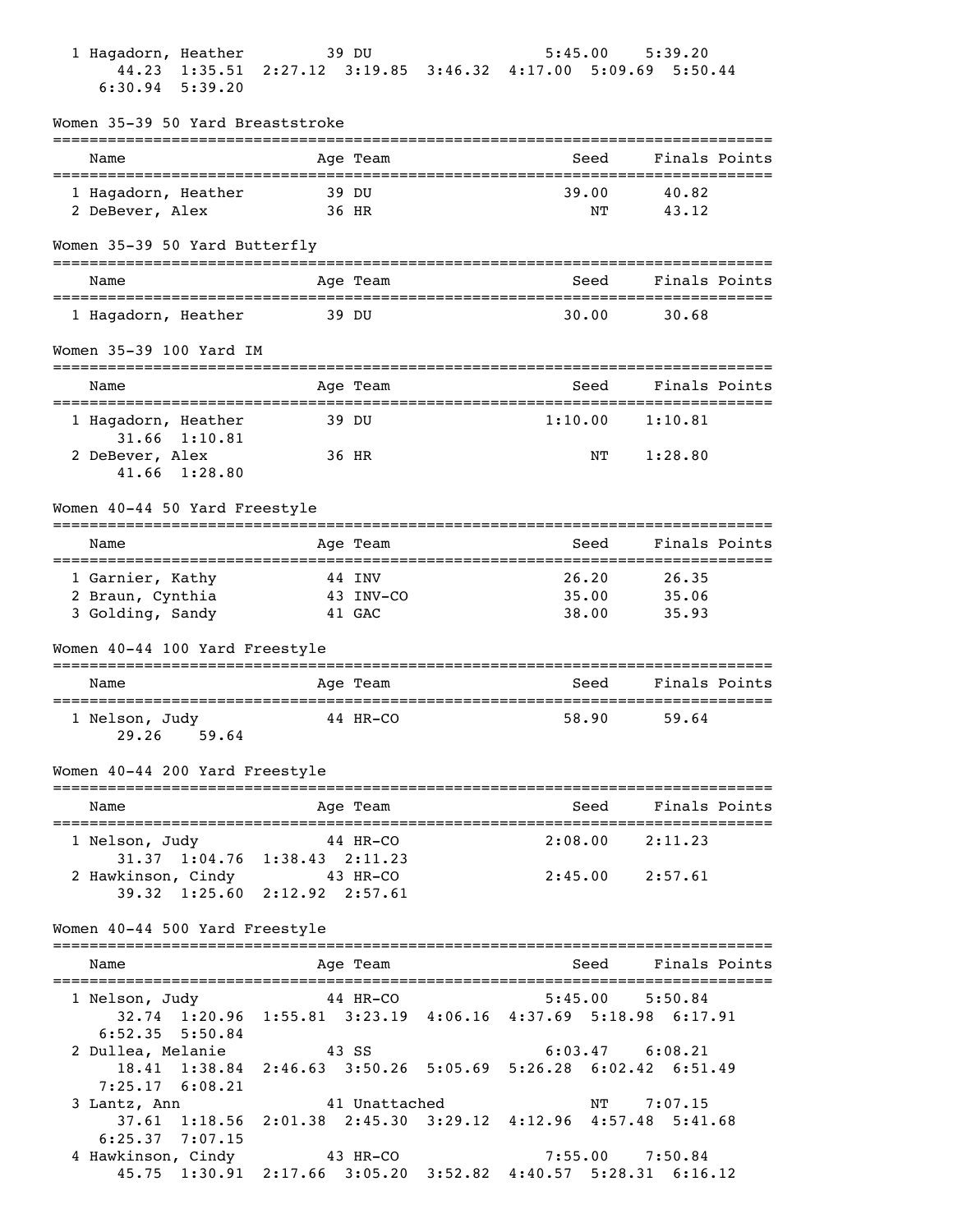## 7:06.15 7:50.84

|  |  |  |  | Women 40-44 50 Yard Backstroke |
|--|--|--|--|--------------------------------|
|--|--|--|--|--------------------------------|

| Name                                                                      | Age Team            | Seed                | Finals Points        |
|---------------------------------------------------------------------------|---------------------|---------------------|----------------------|
| 1 Garnier, Kathy<br>2 Golding, Sandy                                      | 44 INV<br>41 GAC    | 35.00<br>40.00      | 35.19<br>37.95       |
| Women 40-44 100 Yard Backstroke<br>-------------------------------------- |                     |                     |                      |
| Name                                                                      | Age Team            | Seed                | Finals Points        |
| 1 Golding, Sandy<br>$42.63 \quad 1:27.79$                                 | 41 GAC              | 1:35.00             | 1:27.79              |
| Women 40-44 200 Yard Backstroke                                           |                     |                     |                      |
| Name                                                                      | Age Team            | Seed                | Finals Points        |
| 1 Golding, Sandy<br>44.86 1:33.13 2:22.83 3:11.41                         | 41 GAC              | 3:15.00             | 3:11.41              |
| Women 40-44 50 Yard Breaststroke                                          |                     |                     |                      |
| Name                                                                      | Age Team            | Seed                | Finals Points        |
| 1 Garnier, Kathy                                                          | 44 INV              | 39.00               | 38.48                |
| Women 40-44 100 Yard Breaststroke                                         |                     |                     |                      |
| Name                                                                      | Age Team            | Seed                | Finals Points        |
| 1 Johnson, Deanna                                                         | 41 HR               | 1:25.60             | 1:24.38              |
| 40.07 1:24.38<br>2 Braun, Cynthia<br>$46.54$ 1:39.68                      | 43 INV-CO           | 1:30.00             | 1:39.68              |
| Women 40-44 200 Yard Breaststroke                                         |                     |                     |                      |
| Name                                                                      | Age Team            | Seed                | Finals Points        |
| 1 Johnson, Deanna 11 HR<br>41.68 1:29.92 2:18.86 3:07.38                  |                     | $3:10.00$ $3:07.38$ |                      |
| Women 40-44 50 Yard Butterfly                                             |                     |                     |                      |
| Name                                                                      | Age Team            | Seed                | Finals Points        |
| 1 Garnier, Kathy<br>2 Braun, Cynthia                                      | 44 INV<br>43 INV-CO | 32.00               | 32.63<br>42.00 38.58 |
| Women 40-44 100 Yard Butterfly                                            |                     |                     |                      |
| Name                                                                      | Age Team            | Seed                | Finals Points        |
| 1 Nelson, Judy<br>$32.72 \quad 1:09.45$                                   | 44 HR-CO            |                     | $1:07.50$ $1:09.45$  |
| Women 40-44 100 Yard IM                                                   |                     |                     |                      |
| Name                                                                      | Age Team            |                     | Seed Finals Points   |
| 1 Garnier, Kathy<br>34.55 1:13.21                                         | 44 INV              |                     | $1:15.00$ $1:13.21$  |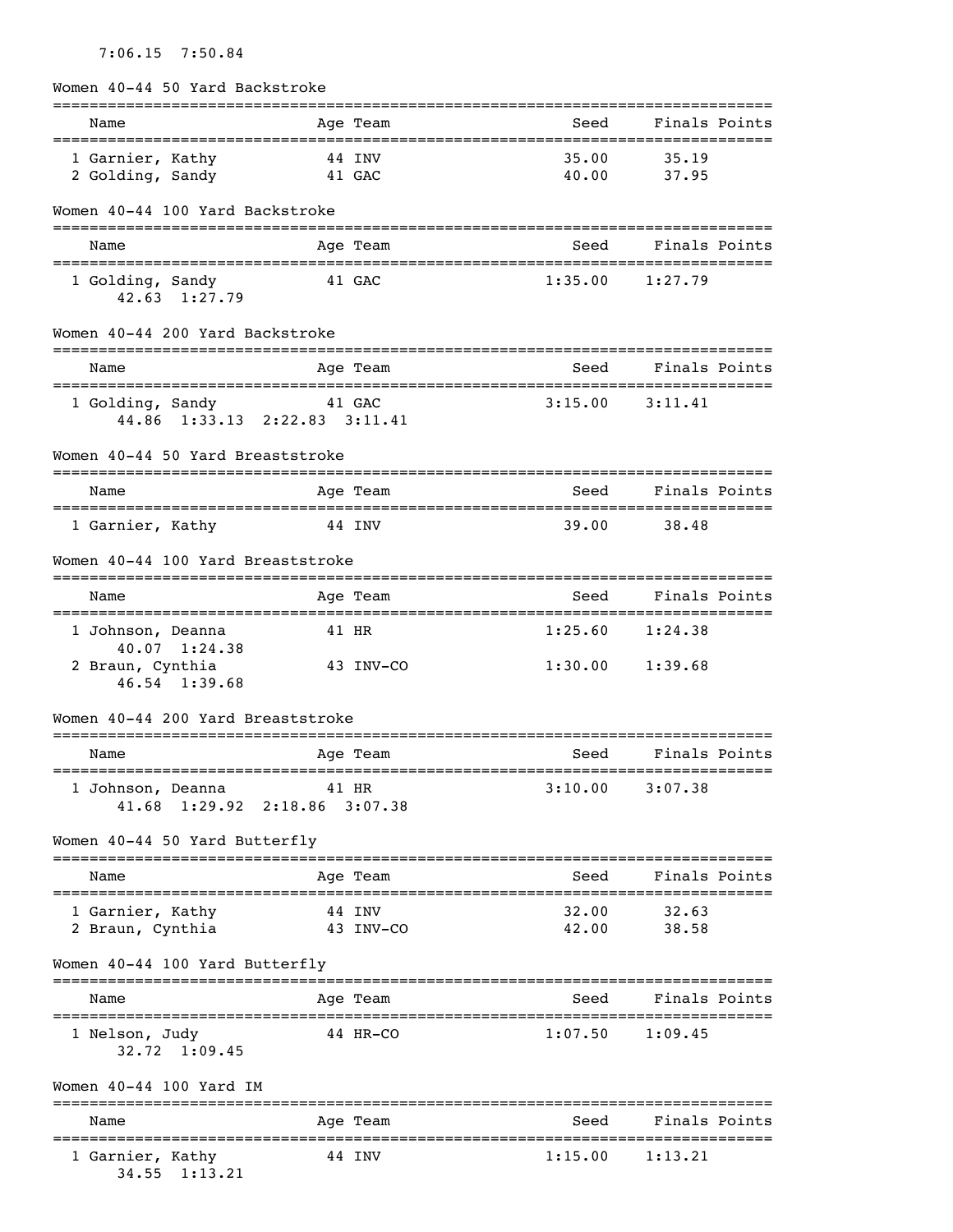| 2 Johnson, Deanna     | 41 HR     | 1:20.00 | 1:23.13 |
|-----------------------|-----------|---------|---------|
| $39.31 \quad 1:23.13$ |           |         |         |
| 3 Braun, Cynthia      | 43 INV-CO | 1:30.00 | 1:29.71 |
| 40.08 1:29.71         |           |         |         |

## Women 40-44 200 Yard IM

| Name                                                         | Age Team           | Seed                                          | Finals Points       |
|--------------------------------------------------------------|--------------------|-----------------------------------------------|---------------------|
| 1 Johnson, Deanna<br>38.79 1:26.51 2:16.08 2:59.83           | 41 HR              | 3:00.00                                       | 2:59.83             |
| 2 Braun, Cynthia<br>41.19 1:32.52 2:28.40 3:13.58            | 43 INV-CO          | 3:20.00                                       | 3:13.58             |
| 3 Hawkinson, Cindy 43 HR-CO<br>47.46 1:40.17 2:38.06 3:20.68 |                    | 3:15.00                                       | 3:20.68             |
| Women 45-49 50 Yard Freestyle                                |                    |                                               |                     |
| Name                                                         | Age Team           | Seed                                          | Finals Points       |
| 1 Pyle, Rebecca                                              | 48 SS              | 33.00<br>32.00                                | 31.32<br>32.97      |
| 2 Anderson, Cynthia 48 BAM<br>3 McGarity, Maureen            | 48 TPST            | 30.80                                         | 35.01               |
| 4 Ritzel, Lana                                               | 48 HR-CO           | NΤ                                            | 36.25               |
| Women 45-49 100 Yard Freestyle                               |                    |                                               |                     |
| Name                                                         | Age Team           | Seed                                          | Finals Points       |
| 1 McGarity, Maureen<br>38.12 1:22.49                         | 48 TPST            | 1:12.50                                       | 1:22.49             |
| 2 Ritzel, Lana<br>$39.09$ $1:24.72$                          | 48 HR-CO           | ΝT                                            | 1:24.72             |
| Women 45-49 200 Yard Freestyle                               |                    |                                               |                     |
| Name                                                         | Age Team           | Seed                                          | Finals Points       |
| 1 Pyle, Rebecca<br>36.37 1:16.57 1:57.00 2:35.22             | 48 SS              |                                               | $2:40.00$ $2:35.22$ |
| Women 45-49 50 Yard Backstroke                               |                    |                                               |                     |
| Name                                                         | Age Team           | Seed                                          | Finals Points       |
| 1 Ritzel, Lana 48 HR-CO                                      |                    | <b>STATE SECTION AND STATE OF STATE STATE</b> | 45.57               |
| Women 45-49 100 Yard Backstroke                              |                    |                                               |                     |
| Name                                                         | Age Team           | Seed                                          | Finals Points       |
| 1 McGarity, Maureen<br>48.37 1:38.58                         | 48 TPST            | $1:34.70$ $1:38.58$                           |                     |
| Women 45-49 50 Yard Breaststroke                             | =============      |                                               |                     |
| Name                                                         | Age Team           | Seed                                          | Finals Points       |
| 1 Anderson, Cynthia<br>2 Ritzel, Lana                        | 48 BAM<br>48 HR-CO | 40.00<br>NΤ                                   | 39.65<br>47.15      |
| Women 45-49 100 Yard Breaststroke                            |                    |                                               |                     |
|                                                              |                    |                                               |                     |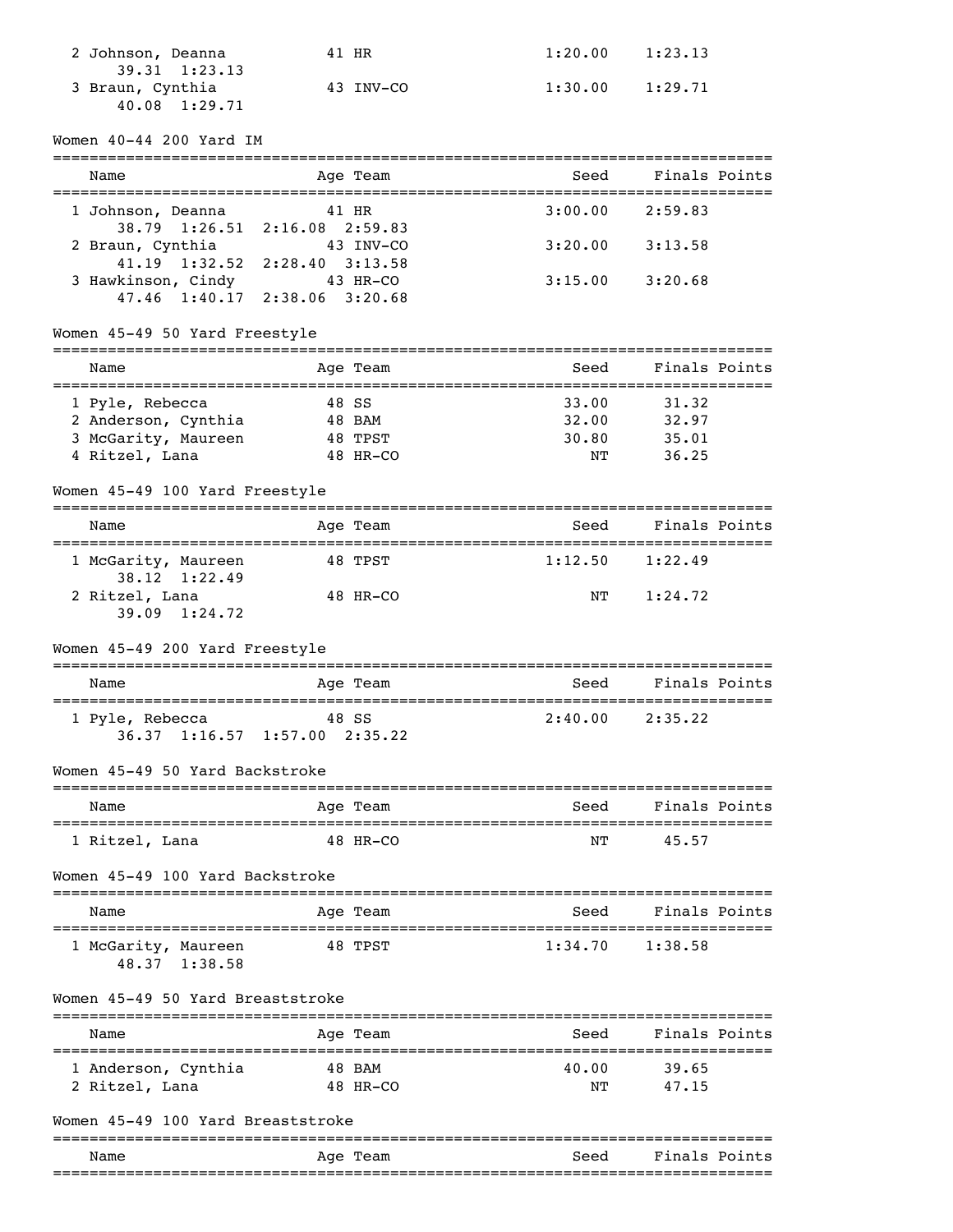| 1 Anderson, Cynthia<br>42.91 1:28.45                                                                                                     |          | 48 BAM                 | 1:28.00 |         | 1:28.45             |  |
|------------------------------------------------------------------------------------------------------------------------------------------|----------|------------------------|---------|---------|---------------------|--|
| Women 45-49 50 Yard Butterfly                                                                                                            |          |                        |         |         |                     |  |
| Name<br>=======================                                                                                                          |          | Age Team               |         | Seed    | Finals Points       |  |
| 1 Pyle, Rebecca                                                                                                                          |          | 48 SS                  |         | 39.00   | 40.14               |  |
| Women 45-49 200 Yard Butterfly                                                                                                           |          |                        |         |         |                     |  |
| Name                                                                                                                                     |          | Age Team               |         | Seed    | Finals Points       |  |
| 1 Pyle, Rebecca<br>42.08 1:29.81 2:18.50 3:05.24                                                                                         |          | 48 SS                  | 3:00.00 |         | 3:05.24             |  |
| Women 45-49 100 Yard IM                                                                                                                  |          | =======                |         |         |                     |  |
| Name                                                                                                                                     |          | Age Team               |         | Seed    | Finals Points       |  |
| 1 Anderson, Cynthia<br>41.48<br>1:24.39                                                                                                  |          | 48 BAM                 | 1:25.00 |         | 1:24.39             |  |
| 2 Ritzel, Lana<br>46.77 1:36.58                                                                                                          |          | 48 HR-CO               |         | NΤ      | 1:36.58             |  |
| 3 McGarity, Maureen<br>47.93 1:38.67                                                                                                     |          | 48 TPST                |         | 1:35.00 | 1:38.67             |  |
| Women 50-54 50 Yard Freestyle                                                                                                            |          |                        |         |         |                     |  |
| Name                                                                                                                                     |          | Age Team               |         | Seed    | Finals Points       |  |
| 1 Slavec, Deborah                                                                                                                        |          | 51 SS-CO               |         | 33.23   | 32.70               |  |
| 2 Santillano, Jennifer<br>3 Lestikow, Polly                                                                                              | 51 HR-CO | 51 GAC-CO              | 35.00   | 40.00   | 32.80<br>32.88      |  |
| Women 50-54 100 Yard Freestyle                                                                                                           |          |                        |         |         |                     |  |
| Name                                                                                                                                     |          | ==========<br>Age Team |         | Seed    | Finals Points       |  |
| 1 Santillano, Jennifer                                                                                                                   |          | 51 HR-CO               | 1:12.00 |         | 1:08.80             |  |
| 34.05 1:08.80<br>2 Lestikow, Polly<br>33.17 1:09.74                                                                                      |          | 51 GAC-CO              |         |         | $1:20.00$ $1:09.74$ |  |
| Women 50-54 200 Yard Freestyle                                                                                                           |          |                        |         |         |                     |  |
| =============================<br>Name                                                                                                    |          | Age Team               |         | Seed    | Finals Points       |  |
| 1 Lestikow, Polly 51 GAC-CO<br>33.33 1:11.67 1:52.15 2:31.91                                                                             |          |                        |         |         | $3:10.00$ $2:31.91$ |  |
| Women 50-54 500 Yard Freestyle                                                                                                           |          |                        |         |         |                     |  |
| Name                                                                                                                                     |          | Age Team               |         | Seed    | Finals Points       |  |
| 1 Santillano, Jennifer 51 HR-CO<br>35.38 1:13.07 1:52.46 2:32.48 3:13.29 3:54.51 4:35.93 5:17.60                                         |          |                        |         |         | $7:00.00$ $6:39.59$ |  |
| $5:59.36$ $6:39.59$<br>2 Lestikow, Polly 51 GAC-CO<br>25.78 59.58 1:24.41 1:53.07 3:20.36 4:03.58 4:47.48 5:12.25<br>$5:33.38$ $6:48.39$ |          |                        |         |         | $6:40.00$ $6:48.39$ |  |
| Women 50-54 50 Yard Breaststroke                                                                                                         |          |                        |         |         |                     |  |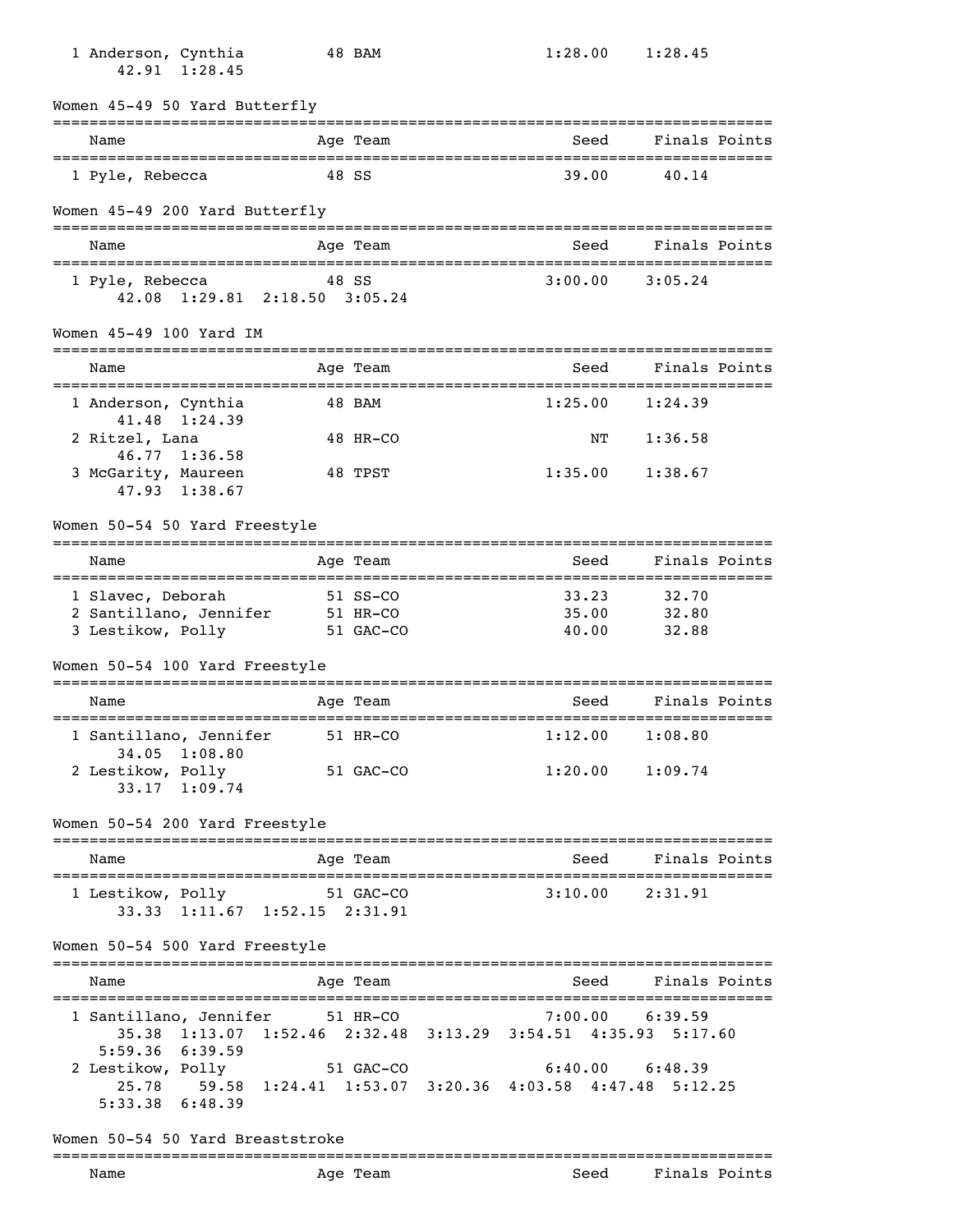| 1 Slavec, Deborah                                                      | 51 SS-CO                                                                                              | 46.17                                | 44.44                      |
|------------------------------------------------------------------------|-------------------------------------------------------------------------------------------------------|--------------------------------------|----------------------------|
| Women 55-59 500 Yard Freestyle                                         |                                                                                                       |                                      |                            |
| Name                                                                   | Age Team                                                                                              | Seed                                 | Finals Points              |
| 1 Anziano, Marcia<br>$7:11.39$ $7:59.40$                               | 59 DU-CO<br>44.10 1:31.19 2:19.37 3:07.69 3:57.71 4:46.42 5:34.92 6:22.66                             | 8:45.00                              | 7:59.40                    |
| Women 55-59 200 Yard Breaststroke                                      |                                                                                                       |                                      |                            |
| Name                                                                   | Age Team                                                                                              | Seed                                 | Finals Points              |
| 1 Young, Lydia                                                         | 56 DAWGS-CO<br>54.54 1:53.08 2:51.25 3:48.51                                                          | 3:30.00                              | 3:48.51                    |
| Women 55-59 100 Yard Butterfly                                         |                                                                                                       |                                      |                            |
| Name<br>---------------------                                          | Age Team<br>============                                                                              | Seed<br>___________________________  | Finals Points              |
| 1 Young, Lydia<br>49.63 1:43.23                                        | 56 DAWGS-CO                                                                                           | 1:40.00                              | 1:43.23                    |
| Women 55-59 200 Yard Butterfly                                         |                                                                                                       |                                      |                            |
| Name                                                                   | Age Team                                                                                              | Seed                                 | Finals Points              |
| 1 Young, Lydia                                                         | 56 DAWGS-CO<br>52.60 1:52.11 2:53.50 3:52.17                                                          | 3:40.00                              | 3:52.17                    |
| Women 55-59 100 Yard IM                                                |                                                                                                       |                                      |                            |
| Name                                                                   | Age Team                                                                                              | Seed<br>:=========================== | Finals Points              |
| 1 Young, Lydia<br>46.01 1:37.34                                        | 56 DAWGS-CO                                                                                           | 1:30.00                              | 1:37.34                    |
| Women 55-59 200 Yard IM                                                |                                                                                                       |                                      |                            |
| Name                                                                   | Age Team                                                                                              | Seed                                 | Finals Points              |
| 1 Young, Lydia                                                         | 56 DAWGS-CO<br>50.83 1:44.29 2:45.57 3:35.62                                                          | 3:15.00                              | 3:35.62                    |
| Women 60-64 100 Yard Freestyle                                         |                                                                                                       |                                      |                            |
| Name                                                                   | Age Team                                                                                              | Seed                                 | Finals Points              |
| 1 Wise, Louise<br>41.09 1:26.33                                        | 62 DAWGS                                                                                              | 1:20.00                              | 1:26.33                    |
| Women 60-64 500 Yard Freestyle                                         |                                                                                                       |                                      | ==============             |
| Name                                                                   | Age Team                                                                                              | Seed                                 | Finals Points              |
| =================================<br>1 Wise, Louise<br>7:33.36 8:21.79 | :=======================<br>62 DAWGS<br>46.17 1:35.30 2:25.63 3:16.33 4:07.67 4:59.34 5:50.12 6:42.36 | 8:00.00                              | ===============<br>8:21.79 |
| Women 60-64 50 Yard Breaststroke                                       |                                                                                                       |                                      |                            |
| Name                                                                   | Age Team                                                                                              | Seed                                 | Finals Points              |
|                                                                        |                                                                                                       |                                      |                            |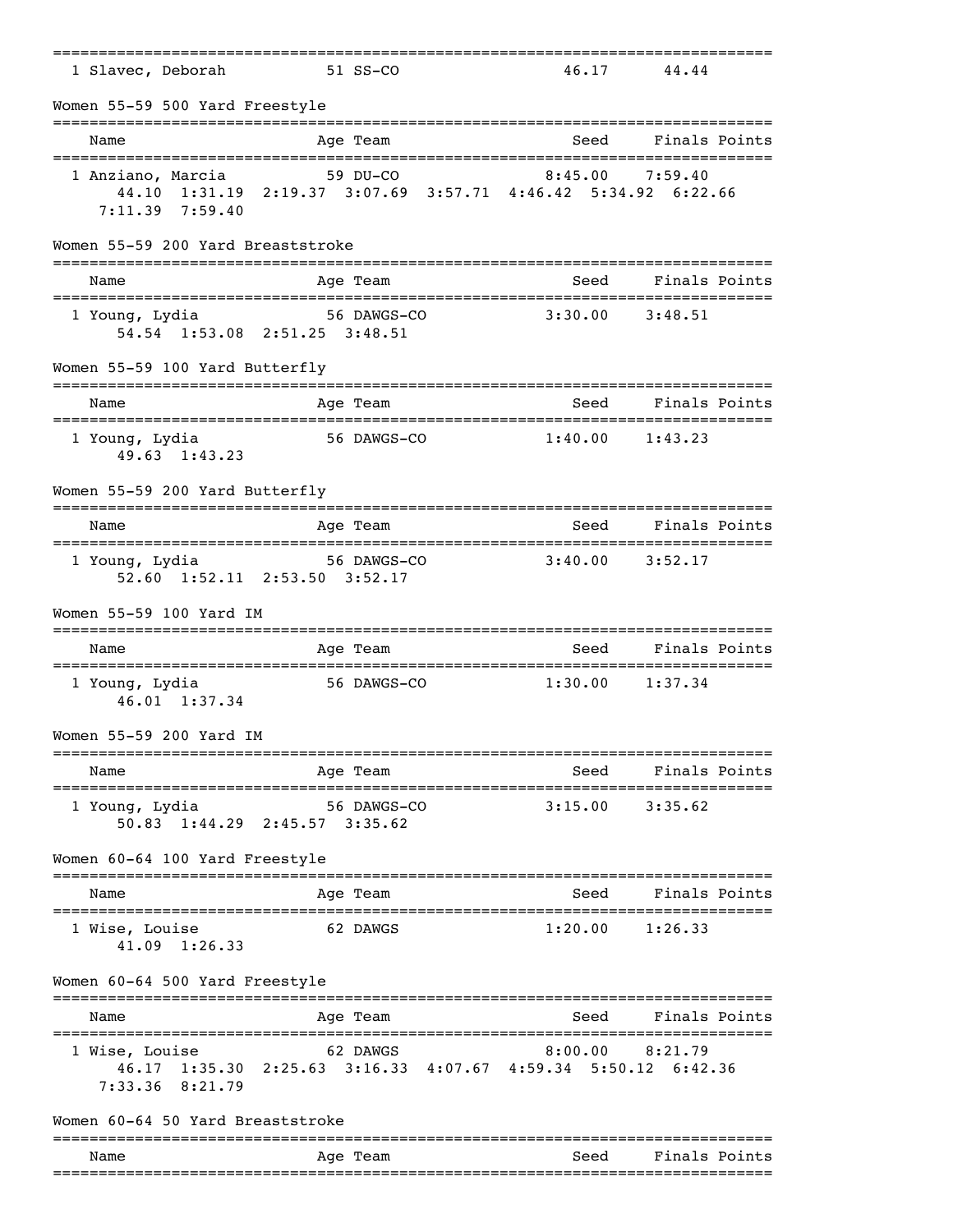| 1 Wise, Louise                                             | 62 DAWGS                                                 |             | 50.00    |      | 48.05                         |  |
|------------------------------------------------------------|----------------------------------------------------------|-------------|----------|------|-------------------------------|--|
| Women 60-64 100 Yard Breaststroke                          |                                                          |             |          |      |                               |  |
| Name                                                       | Age Team                                                 | ----------- |          | Seed | Finals Points                 |  |
| 1 Wise, Louise                                             |                                                          | 62 DAWGS    | 1:40.00  |      | 1:44.47                       |  |
| Women 60-64 200 Yard Breaststroke                          |                                                          |             |          |      |                               |  |
| Name                                                       | Age Team                                                 |             |          | Seed | Finals Points                 |  |
| 1 Wise, Louise<br>52.00 1:48.94 2:45.94 3:42.85            | 62 DAWGS                                                 |             | 3:30.50  |      | 3:42.85                       |  |
| Women 65-69 50 Yard Freestyle                              |                                                          |             |          |      |                               |  |
| Name                                                       | Age Team                                                 |             |          | Seed | Finals Points                 |  |
| 1 Ryman, Donna                                             | 68 CR                                                    |             | 47.00    |      | 42.39                         |  |
| Women 65-69 500 Yard Freestyle                             |                                                          |             |          |      | ----------------------------- |  |
| Name                                                       | Age Team                                                 |             |          | Seed | Finals Points                 |  |
| 1 Ryman, Donna<br>$8:27.11$ 9:19.42                        | 68 CR                                                    |             |          |      | $11:00.00$ 9:19.42            |  |
| Women 65-69 50 Yard Breaststroke                           |                                                          |             |          |      |                               |  |
| Name                                                       | Age Team                                                 |             |          | Seed | Finals Points                 |  |
| 1 Ryman, Donna                                             | 68 CR                                                    |             | 55.00    |      | 47.13                         |  |
| Women 65-69 100 Yard Breaststroke                          |                                                          |             |          |      |                               |  |
| Name                                                       | Age Team                                                 |             |          | Seed | Finals Points                 |  |
| 1 Ryman, Donna<br>51.37 1:47.83                            | 68 CR                                                    |             | 2:00.00  |      | 1:47.83                       |  |
| Women 65-69 100 Yard IM                                    |                                                          |             |          |      |                               |  |
| Name                                                       | Age Team                                                 |             |          | Seed | Finals Points                 |  |
| 1 Ryman, Donna<br>53.97 1:47.77                            | 68 CR                                                    |             | 2:00.00  |      | 1:47.77                       |  |
| Women 70-74 100 Yard Freestyle                             |                                                          |             |          |      |                               |  |
| Name                                                       | Age Team                                                 |             |          | Seed | Finals Points                 |  |
| 1 Hertzberg, Ruth                                          | 72 SM                                                    |             | 1:50.00  |      | 1:55.98                       |  |
| Women 70-74 500 Yard Freestyle                             |                                                          |             |          |      |                               |  |
| Name                                                       | Age Team                                                 |             |          | Seed | Finals Points                 |  |
| 1 Hertzberg, Ruth<br>$55.89$ $1:57.49$<br>9:41.00 10:43.88 | 72 SM<br>3:02.24 4:08.66 5:15.03 6:21.63 7:28.47 8:34.15 |             | 10:15.00 |      | 10:43.88                      |  |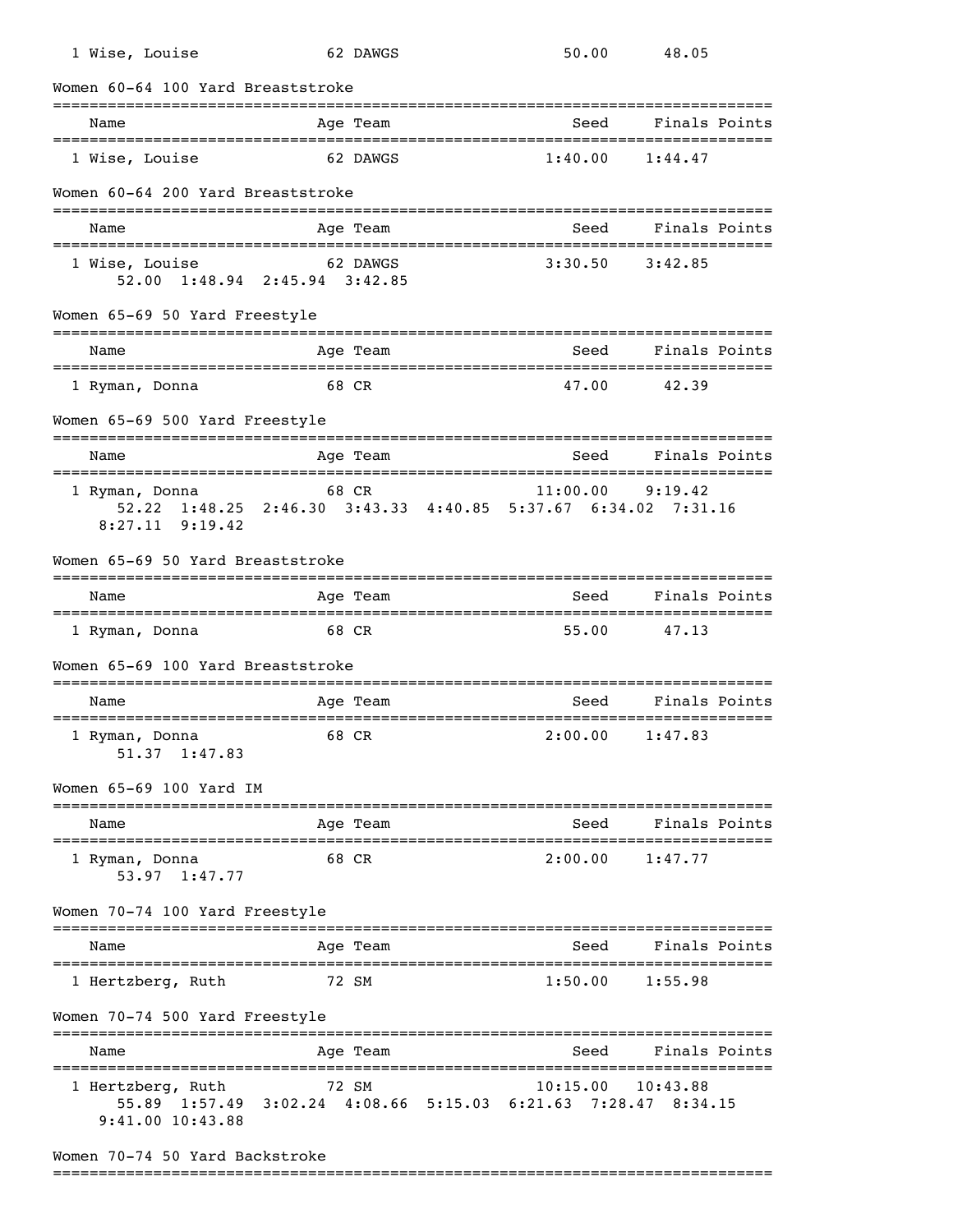| Name                                                       |          | Age Team     |                                                                  | Seed Finals Points  |  |
|------------------------------------------------------------|----------|--------------|------------------------------------------------------------------|---------------------|--|
| 1 Hertzberg, Ruth                                          | 72 SM    |              | 55.00                                                            | 1:02.86             |  |
| Women 70-74 100 Yard Butterfly                             |          |              |                                                                  |                     |  |
| Name                                                       |          | Age Team     |                                                                  | Seed Finals Points  |  |
| 1 Hertzberg, Ruth<br>$1:21.02$ $2:51.45$                   | 72 SM    |              |                                                                  | $2:35.00$ $2:51.45$ |  |
| Women 70-74 200 Yard IM                                    |          |              |                                                                  |                     |  |
| Name                                                       |          | Age Team     | Seed                                                             | Finals Points       |  |
| 1 Hertzberg, Ruth 72 SM<br>1:22.92 2:44.71 4:27.05 5:29.73 |          |              | 5:00.00                                                          | 5:29.73             |  |
| Men 19-24 50 Yard Freestyle                                |          |              |                                                                  |                     |  |
| Name                                                       |          | Age Team     | Seed                                                             | Finals Points       |  |
| 1 Iaia, Will<br>2 Lowe, Paul                               | 22 HR    | 24 DS-CO     | 25.00<br>30.00                                                   | 24.50<br>27.33      |  |
| Men 19-24 100 Yard Freestyle                               |          | ============ | ---------------------                                            | -----------------   |  |
| Name                                                       |          | Age Team     | Seed                                                             | Finals Points       |  |
| 1 Iaia, Will<br>26.08 53.65                                | 22 HR    |              | 54.00                                                            | 53.65               |  |
| Men 19-24 200 Yard Freestyle                               |          |              |                                                                  |                     |  |
| Name                                                       | Age Team |              | Seed                                                             | Finals Points       |  |
| 1 Iaia, Will<br>27.07 56.86 1:26.55 1:56.34                | 22 HR    |              |                                                                  | $1:59.00$ $1:56.34$ |  |
| Men 19-24 500 Yard Freestyle                               |          |              |                                                                  |                     |  |
| Name                                                       |          | Age Team     | Seed                                                             | Finals Points       |  |
| 1 Iaia, Will<br>28.20<br>$4:46.26$ 5:17.97                 | 22 HR    |              | 5:15.00<br>59.46 1:31.28 2:03.28 2:35.95 3:08.59 3:41.22 4:13.56 | 5:17.97             |  |
| Men 19-24 50 Yard Backstroke                               |          |              |                                                                  |                     |  |
| Name                                                       |          | Age Team     | =================================<br>Seed                        | Finals Points       |  |
| 1 Lowe, Paul                                               |          | 24 DS-CO     | 30.00                                                            | 33.35               |  |
| Men 19-24 50 Yard Breaststroke                             |          |              |                                                                  |                     |  |
| Name                                                       |          | Age Team     | Seed                                                             | Finals Points       |  |
| 1 Lowe, Paul                                               |          | 24 DS-CO     | 35.00                                                            | 37.59               |  |
| Men 19-24 50 Yard Butterfly                                |          |              |                                                                  |                     |  |
| Name                                                       |          | Age Team     | Seed                                                             | Finals Points       |  |
| 1 Lowe, Paul                                               |          | 24 DS-CO     | 35.00                                                            | 32.28               |  |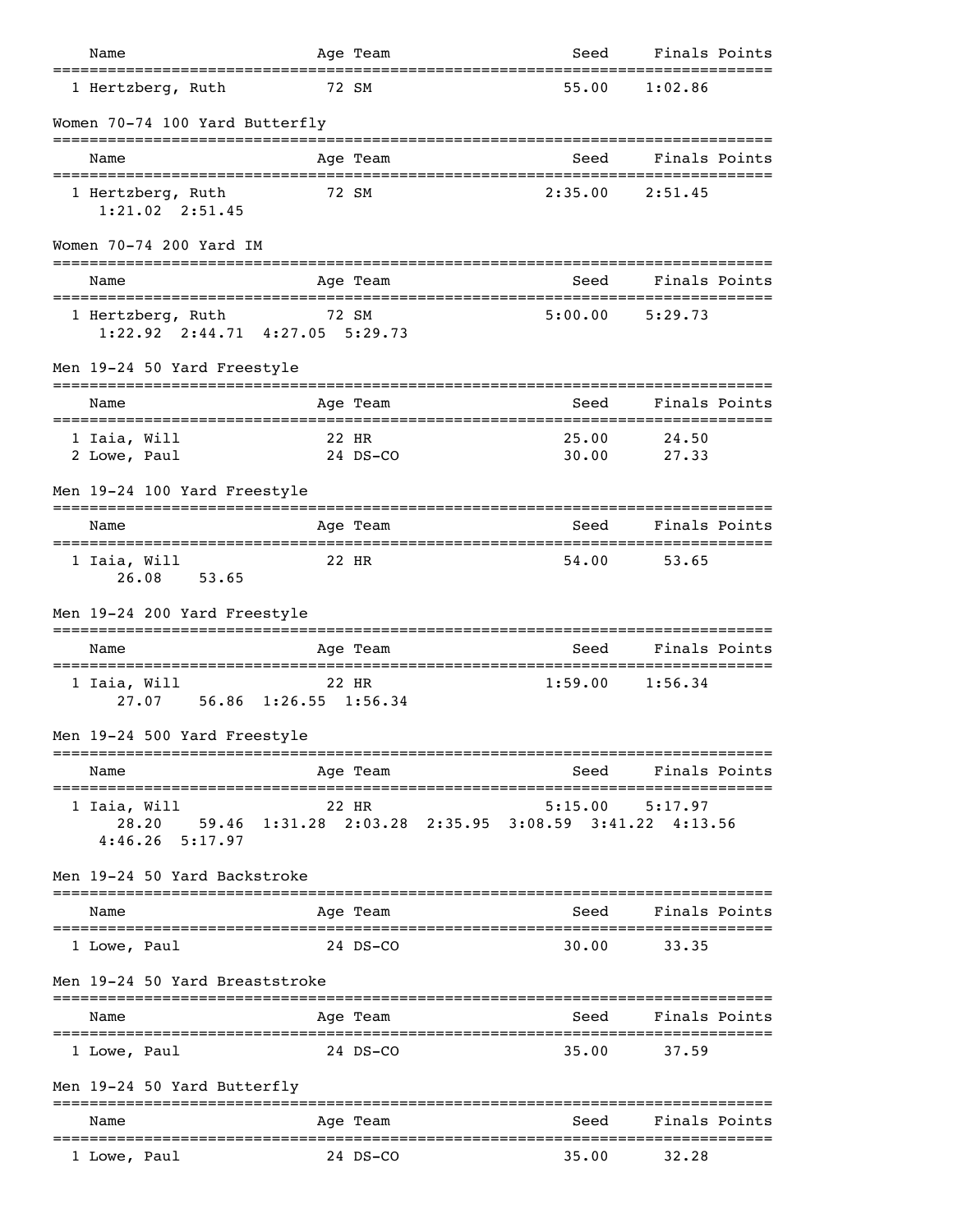| Men 19-24 100 Yard IM                                         |                   | :=======================         |                                   |               |
|---------------------------------------------------------------|-------------------|----------------------------------|-----------------------------------|---------------|
| Name                                                          | Age Team          |                                  | Seed Finals Points                |               |
| 1 Lowe, Paul<br>$31.82 \quad 1:10.16$                         | 24 DS-CO          |                                  | $1:05.00$ $1:10.16$               |               |
| Men 25-29 100 Yard Freestyle                                  |                   |                                  |                                   |               |
| Name                                                          | Age Team          | Seed                             |                                   | Finals Points |
| 1 Albert, Alex<br>26.68 55.20                                 | 28 HR-CO          | 56.50                            | 55.20                             |               |
| 2 Johnson, Brett<br>28.24 59.01                               | 25 DU-CO          |                                  | 55.00 59.01                       |               |
| Men 25-29 200 Yard Freestyle                                  |                   |                                  |                                   |               |
| Name                                                          | Age Team          |                                  | Seed Finals Points                |               |
| 25 DU-CO<br>1 Johnson, Brett<br>29.65 1:02.38 1:37.80 2:14.26 |                   |                                  | $2:01.00$ $2:14.26$               |               |
| Men 25-29 50 Yard Butterfly                                   |                   | .=============================== |                                   |               |
| Name                                                          | Age Team          | Seed                             | Finals Points                     |               |
| 1 Johnson, Brett 25 DU-CO                                     |                   | 28.00                            | 29.28                             |               |
| Men 25-29 100 Yard Butterfly                                  |                   |                                  |                                   |               |
| Name                                                          | Age Team          | Seed                             | Finals Points                     |               |
| 1 Albert, Alex<br>$27.85$ $1:01.22$                           | 28 HR-CO          |                                  | $1:02.00$ $1:01.22$               |               |
| Men 25-29 100 Yard IM                                         |                   |                                  |                                   |               |
| Name                                                          | Age Team          | Seed                             |                                   | Finals Points |
| 1 Albert, Alex<br>28.84 1:02.41                               | 28 HR-CO          | 1:05.00                          | 1:02.41                           |               |
| Men 35-39 50 Yard Freestyle<br>================               | =============     |                                  |                                   |               |
| Name                                                          | Age Team          | Seed                             | Finals Points<br>---------------- |               |
| 1 Nasser, Rob<br>2 Appleby, Don                               | 35 HR<br>36 HR-CO | 23.00<br>27.99                   | 22.79<br>24.10                    |               |
| Men 35-39 100 Yard Freestyle                                  |                   |                                  |                                   |               |
| Name                                                          | Age Team          | Seed                             |                                   | Finals Points |
| 1 Nasser, Rob<br>24.72<br>51.18                               | 35 HR             | 51.00                            | 51.18                             |               |
| Men 35-39 200 Yard Freestyle                                  |                   |                                  |                                   |               |
| Name                                                          | Age Team          | Seed                             | Finals Points                     |               |
| 1 Nasser, Rob<br>57.60 1:27.82 1:55.79<br>27.49               | 35 HR             | 1:55.00                          | 1:55.79                           |               |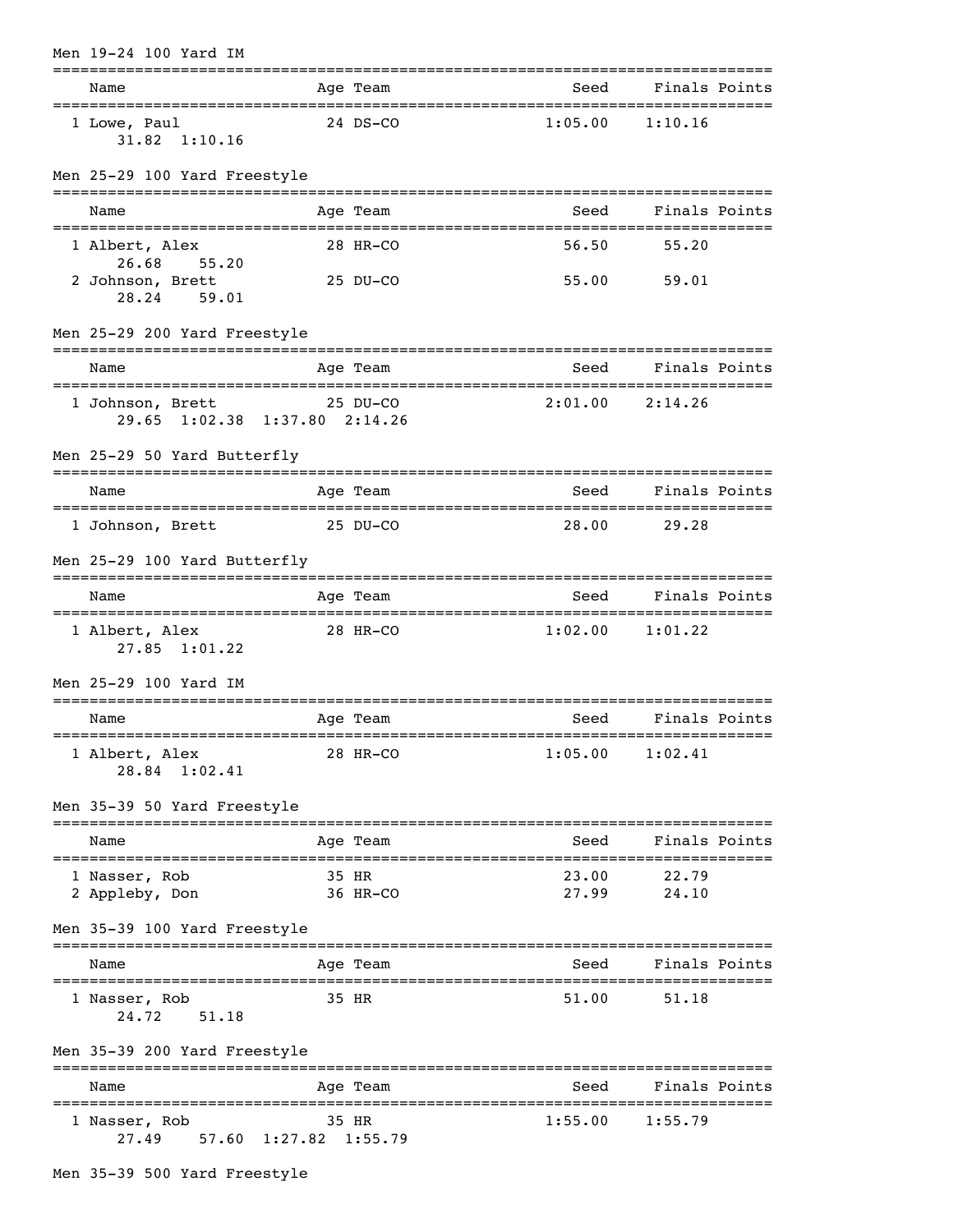|                                               | =====================                                                  | ------------------------------------ |                     |  |
|-----------------------------------------------|------------------------------------------------------------------------|--------------------------------------|---------------------|--|
| Name                                          | Age Team                                                               | Seed                                 | Finals Points       |  |
| 1 Nasser, Rob<br>28.38<br>$4:45.05$ $5:16.21$ | 35 HR<br>59.94 1:31.84 2:03.93 2:36.02 3:08.18 3:40.17 4:12.37         |                                      | $5:23.00$ $5:16.21$ |  |
| 2 Blum, Juri<br>$5:38.48$ $6:15.60$           | 38 SS<br>33.89 1:10.54 1:47.91 2:25.55 3:03.61 3:42.49 4:21.15 4:59.89 |                                      | $6:20.00$ $6:15.60$ |  |
| Men 35-39 50 Yard Breaststroke                |                                                                        |                                      |                     |  |
| Name                                          | Age Team                                                               | Seed                                 | Finals Points       |  |
| 1 Miller, George                              | 39 INV-CO                                                              | 31.00                                | 31.44               |  |
| Men 35-39 100 Yard Breaststroke               |                                                                        |                                      |                     |  |
| Name                                          | Age Team                                                               | Seed                                 | Finals Points       |  |
| 1 Miller, George<br>33.55 1:10.41             | 39 INV-CO                                                              | 1:10.00                              | 1:10.41             |  |
| 2 Blum, Juri<br>35.47 1:13.97                 | 38 SS                                                                  |                                      | $1:13.00$ $1:13.97$ |  |
| Men 35-39 200 Yard Breaststroke               |                                                                        |                                      |                     |  |
| Name                                          | Age Team                                                               | Seed                                 | Finals Points       |  |
| 1 Miller, George                              | $39$ INV-CO<br>35.14 1:14.91 1:55.25 2:34.29                           |                                      | $2:36.00$ $2:34.29$ |  |
| Men 35-39 50 Yard Butterfly                   |                                                                        |                                      |                     |  |
| Name                                          | Age Team                                                               | Seed                                 | Finals Points       |  |
| 1 Appleby, Don<br>2 Pins, Michael 39 BAM-CO   | $36$ HR-CO                                                             | 26.27<br>29.01                       | 26.75<br>29.23      |  |
| Men 35-39 100 Yard Butterfly                  |                                                                        |                                      |                     |  |
| Name                                          | Age Team                                                               |                                      | Seed Finals Points  |  |
| 1 Pins, Michael<br>$30.77$ 1:07.52            | $39$ BAM $-CO$                                                         |                                      | $1:07.30$ $1:07.52$ |  |
| Men 35-39 200 Yard Butterfly                  |                                                                        |                                      |                     |  |
| Name                                          | Age Team                                                               | Seed                                 | Finals Points       |  |
| -- Pins, Michael<br>32.87 1:11.38 2:13.47     | $39$ BAM $-CO$                                                         | ΝT                                   | DNF                 |  |
| Men 35-39 100 Yard IM                         |                                                                        |                                      |                     |  |
| Name                                          | Age Team                                                               |                                      | Seed Finals Points  |  |
| 1 Miller, George<br>33.61 1:07.64             | 39 INV-CO                                                              |                                      | $1:07.00$ $1:07.64$ |  |
| Men 35-39 200 Yard IM                         |                                                                        |                                      |                     |  |
| Name                                          | Age Team<br>=====================================                      | Seed<br>============================ | Finals Points       |  |
| 1 Nasser, Rob                                 | 35 HR                                                                  |                                      | $2:12.00$ $2:13.43$ |  |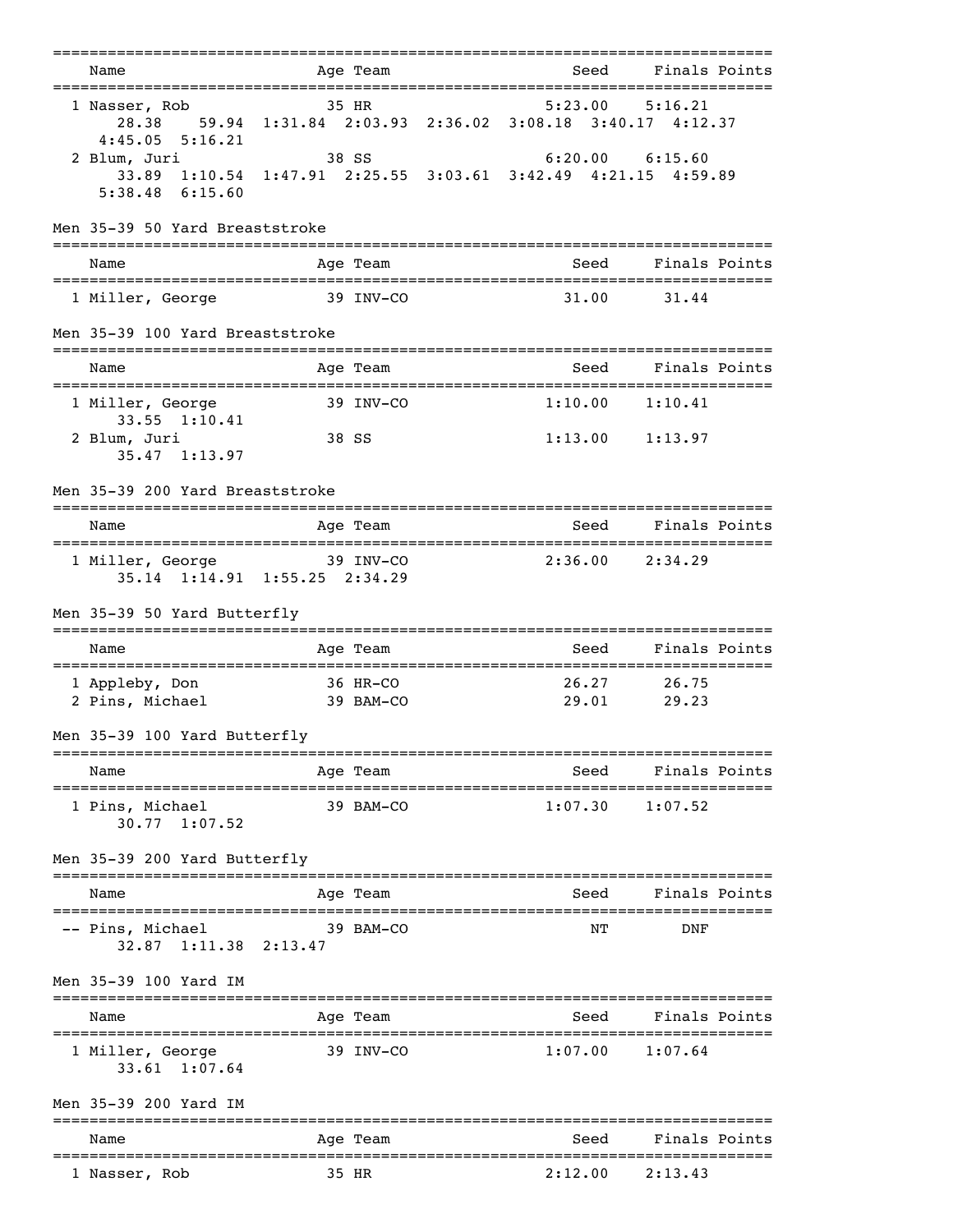| 2 Blum, Juri                                        | 28.27 1:05.15 1:44.07 2:13.43<br>38 SS<br>32.11 1:11.21 1:52.83 2:28.35 |       | 2:30.00 2:28.35     |  |
|-----------------------------------------------------|-------------------------------------------------------------------------|-------|---------------------|--|
| Men 40-44 50 Yard Freestyle                         |                                                                         |       |                     |  |
| Name                                                | Age Team                                                                | Seed  | Finals Points       |  |
| 1 Engle, Curtis D                                   | 43 HR-CO                                                                | 23.59 | 24.00               |  |
| Men 40-44 100 Yard Freestyle                        |                                                                         |       |                     |  |
| Name                                                | Age Team                                                                | Seed  | Finals Points       |  |
| 1 Smith, John                                       | 42 GAC-CO                                                               | 49.50 | 49.04               |  |
| 23.46 49.04<br>2 Peterson, Craig                    | 44 DU-CO                                                                | 51.50 | 52.35               |  |
| 25.13 52.35<br>3 Engle, Curtis D                    | 43 HR-CO                                                                | 56.00 | 54.21               |  |
| 25.63<br>54.21<br>4 Fuller, David                   | 40 DU                                                                   | 52.90 | 54.77               |  |
| 26.25<br>54.77<br>5 Johnston, Mark<br>25.79 55.28   | 44 INV                                                                  | 55.00 | 55.28               |  |
| Men 40-44 200 Yard Freestyle                        |                                                                         |       |                     |  |
| Name                                                | Age Team                                                                | Seed  | Finals Points       |  |
| 1 Peterson, Craig 44 DU-CO                          |                                                                         |       | $1:50.00$ $1:55.40$ |  |
| 2 Fuller, David                                     | 27.32 56.51 1:25.94 1:55.40<br>40 DU<br>28.74 59.95 1:32.22 2:04.52     |       | $1:57.30$ $2:04.52$ |  |
| Men 40-44 500 Yard Freestyle                        |                                                                         |       |                     |  |
| Name                                                | Age Team                                                                | Seed  | Finals Points       |  |
| 1 Smith, John                                       | 42 GAC-CO                                                               |       | $5:12.00$ $5:04.37$ |  |
| $4:34.66$ 5:04.37                                   | 26.71 56.76 1:27.67 1:59.11 2:30.54 3:01.81 3:33.10 4:03.84             |       |                     |  |
| 2 Peterson, Craig                                   | 44 DU-CO<br>28.37 59.53 1:30.89 2:02.09 2:33.22 3:04.10 3:35.47 4:06.62 |       | $5:01.50$ $5:08.70$ |  |
| $4:37.80$ 5:08.70                                   |                                                                         |       |                     |  |
| Men 40-44 50 Yard Backstroke                        |                                                                         |       |                     |  |
| Name                                                | Age Team                                                                |       | Seed Finals Points  |  |
| 1 Engle, Curtis D                                   | 43 HR-CO                                                                | 35.00 | 35.87               |  |
| Men 40-44 50 Yard Butterfly                         |                                                                         |       |                     |  |
| Name                                                | Age Team                                                                | Seed  | Finals Points       |  |
| 1 Johnston, Mark                                    | 44 INV                                                                  | 27.50 | 27.22               |  |
| Men 40-44 100 Yard IM                               |                                                                         |       |                     |  |
| Name                                                | Age Team                                                                |       | Seed Finals Points  |  |
| 1 Johnston, Mark                                    | 44 INV                                                                  |       | $1:03.00$ $1:03.36$ |  |
| 29.90 1:03.36<br>2 Engle, Curtis D<br>30.73 1:07.49 | 43 HR-CO                                                                |       | $1:20.00$ $1:07.49$ |  |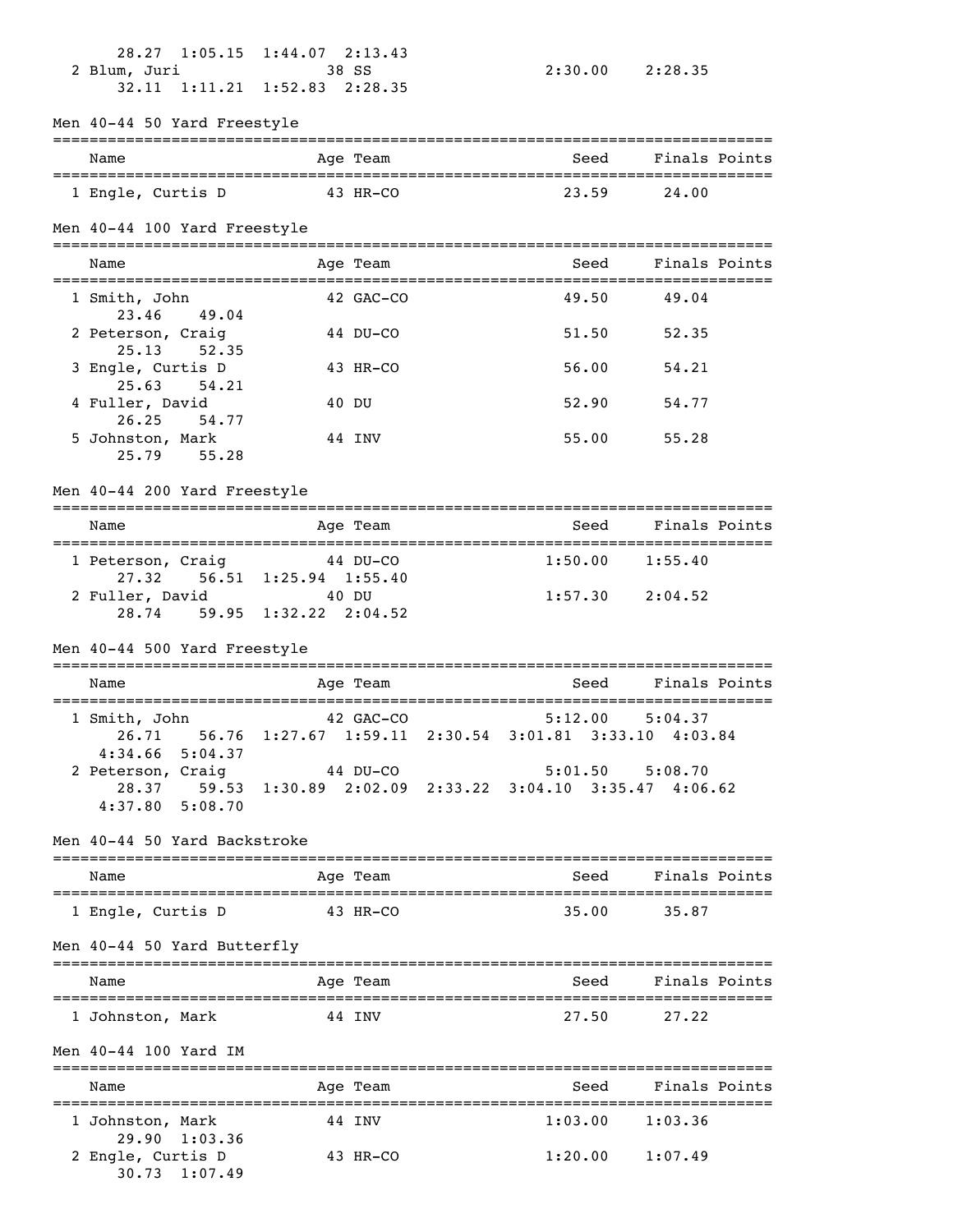| Men 45-49 50 Yard Freestyle                                                    |                                                                                                                                                       | :=========================== |                                            |
|--------------------------------------------------------------------------------|-------------------------------------------------------------------------------------------------------------------------------------------------------|------------------------------|--------------------------------------------|
| Name                                                                           | Age Team                                                                                                                                              | Seed                         | Finals Points                              |
| 1 Smith, Paul<br>2 Nolte, Chris                                                | 45 BAM-CO<br>47 INV-CO                                                                                                                                | 22.00<br>25.80               | 22.47<br>25.07                             |
| Men 45-49 100 Yard Freestyle                                                   |                                                                                                                                                       |                              |                                            |
| Name                                                                           | Age Team                                                                                                                                              | Seed                         | Finals Points                              |
| 1 Scott, Greg<br>25.43 53.48                                                   | 45 HR-CO                                                                                                                                              | 53.00                        | 53.48                                      |
| 2 Nelson, Kurt                                                                 | 45 HR                                                                                                                                                 | 53.50                        | 53.83                                      |
| 26.11<br>53.83<br>3 Nolte, Chris                                               | 47 INV-CO                                                                                                                                             | 57.50                        | 54.41                                      |
| 26.90<br>54.41<br>4 Dahlquist, Jeff<br>28.65 1:00.57                           | 47 HR-CO                                                                                                                                              |                              | 58.00 1:00.57                              |
| Men 45-49 200 Yard Freestyle                                                   |                                                                                                                                                       |                              |                                            |
| Name                                                                           | ---------<br>Age Team                                                                                                                                 | Seed                         | Finals Points                              |
| 1 Smith, Paul                                                                  | 45 BAM-CO<br>27.34 55.98 1:23.81 1:51.68                                                                                                              | 1:49.00                      | ==============================<br>1:51.68  |
| Men 45-49 500 Yard Freestyle                                                   |                                                                                                                                                       |                              |                                            |
| Name                                                                           | Age Team                                                                                                                                              | Seed                         | Finals Points                              |
| 1 Nelson, Kurt<br>$4:55.95$ $5:27.57$<br>2 Louie, Jamie<br>$6:15.19$ $7:04.60$ | 45 HR<br>29.17 1:01.47 1:34.64 2:07.63 2:41.14 3:14.92 3:48.53 4:22.71<br>47 CSST-CO<br>32.73 1:08.64 1:49.14 2:29.14 3:13.68 3:57.23 4:35.25 5:15.50 |                              | $5:36.50$ $5:27.57$<br>$6:40.00$ $7:04.60$ |
| Men 45-49 50 Yard Backstroke                                                   |                                                                                                                                                       |                              |                                            |
| Name                                                                           | Age Team                                                                                                                                              | Seed                         | Finals Points                              |
| ============================<br>1 Dahlquist, Jeff                              | $47$ HR-CO                                                                                                                                            | -------------<br>30.50       | 31.25                                      |
| Men 45-49 100 Yard Breaststroke                                                |                                                                                                                                                       |                              |                                            |
| Name                                                                           | Age Team                                                                                                                                              | Seed                         | Finals Points                              |
| ;===============<br>1 Scott, Greg                                              | 45 HR-CO                                                                                                                                              | 1:07.00                      | 1:05.54                                    |
| $30.73$ 1:05.54<br>2 Louie, Jamie<br>$34.79$ $1:12.90$                         | 47 CSST-CO                                                                                                                                            | 1:14.20                      | 1:12.90                                    |
| Men 45-49 200 Yard Breaststroke                                                |                                                                                                                                                       |                              |                                            |
| Name                                                                           | Age Team                                                                                                                                              | Seed                         | Finals Points                              |
| 1 Louie, Jamie                                                                 | 47 CSST-CO<br>36.16 1:16.52 1:55.65 2:34.32                                                                                                           | 2:42.50                      | 2:34.32                                    |
| Men 45-49 50 Yard Butterfly                                                    | --------------                                                                                                                                        |                              |                                            |
| Name                                                                           | Age Team                                                                                                                                              | Seed                         | Finals Points                              |
|                                                                                |                                                                                                                                                       |                              |                                            |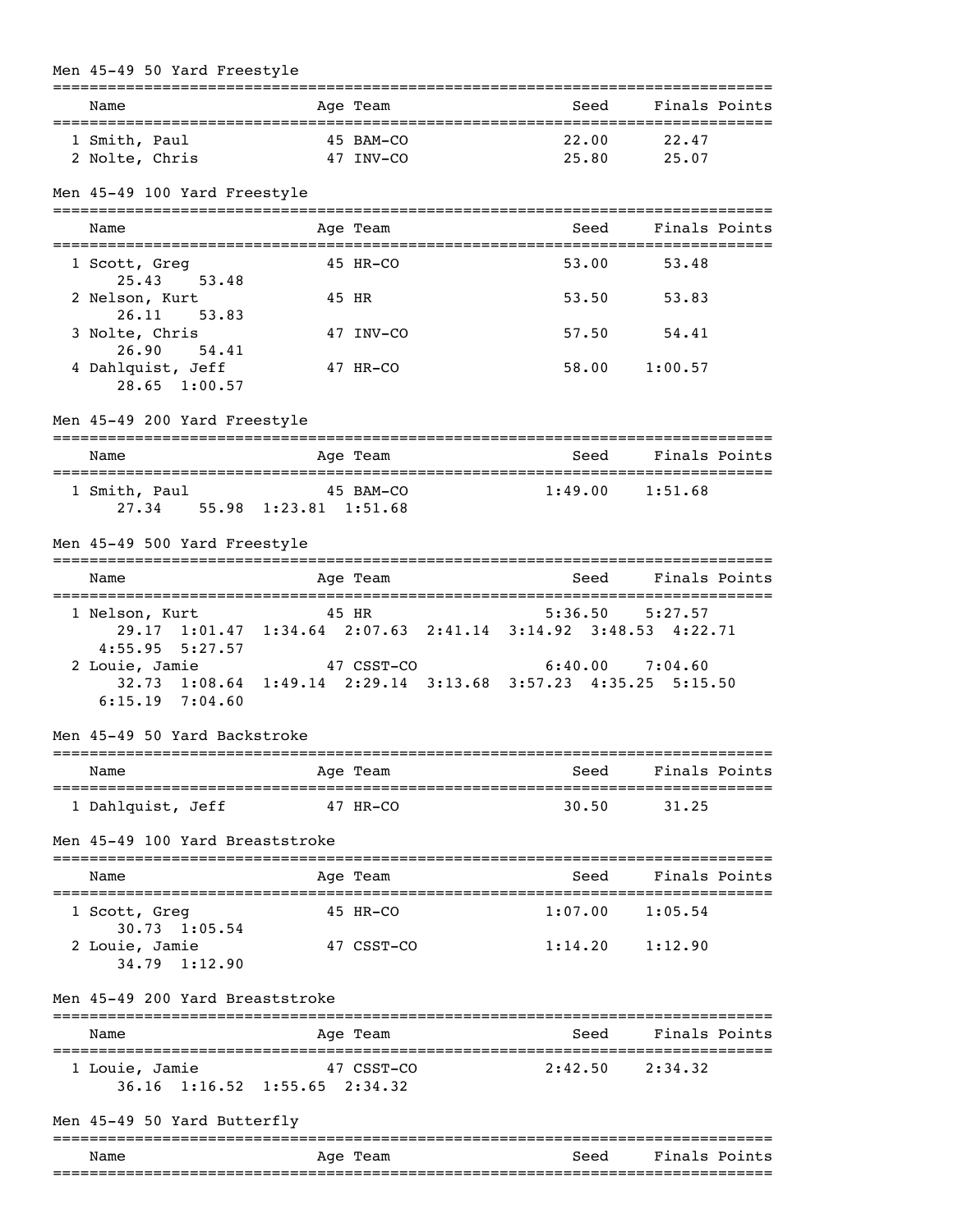| 1 Smith, Paul                            | 45 BAM-CO                                                     | 24.00                                   | 24.25               |  |
|------------------------------------------|---------------------------------------------------------------|-----------------------------------------|---------------------|--|
| 2 Nolte, Chris                           | 47 INV-CO                                                     | 28.40                                   | 27.73               |  |
| 3 Dahlquist, Jeff                        | 47 HR-CO                                                      | 27.50                                   | 29.14               |  |
| Men 45-49 100 Yard Butterfly             |                                                               |                                         |                     |  |
| Name                                     | Age Team                                                      | Seed                                    | Finals Points       |  |
| 1 Nelson, Kurt<br>27.27 58.56            | 45 HR                                                         | 58.50                                   | 58.56               |  |
| Men 45-49 100 Yard IM                    |                                                               |                                         |                     |  |
| Name                                     | Age Team                                                      | Seed                                    | Finals Points       |  |
| 1 Nolte, Chris<br>29.91 1:03.56          | 47 INV-CO                                                     | 1:05.00                                 | 1:03.56             |  |
| 2 Dahlquist, Jeff<br>$30.69$ 1:07.90     | 47 HR-CO                                                      |                                         | $1:05.50$ $1:07.90$ |  |
| Men 45-49 200 Yard IM                    |                                                               |                                         |                     |  |
| Name                                     | Age Team                                                      | Seed                                    | Finals Points       |  |
| 1 Scott, Greg 45 HR-CO                   | 28.26 1:05.47 1:43.18 2:14.10                                 |                                         | $2:15.00$ $2:14.10$ |  |
| Men 50-54 50 Yard Freestyle              |                                                               |                                         |                     |  |
| Name                                     | Age Team                                                      | Seed                                    | Finals Points       |  |
| 1 Mann, Michael                          | 50 DU-CO                                                      | 25.00                                   | 24.20               |  |
| 2 Fischer, Chuck                         | 53 GAC-CO                                                     | 25.50                                   | 25.57               |  |
| 3 Knopinski, Joe                         | 54 HR                                                         | 32.00                                   | 32.37               |  |
| Men 50-54 100 Yard Freestyle             |                                                               | =================================       |                     |  |
| Name                                     | Age Team<br>.============                                     | Seed<br>=============================== | Finals Points       |  |
| 1 Knopinski, Joe<br>33.63 1:11.14        | 54 HR                                                         | 1:15.00                                 | 1:11.14             |  |
| Men 50-54 500 Yard Freestyle             | ------------                                                  |                                         |                     |  |
| Name                                     | Age Team                                                      | Seed                                    | Finals Points       |  |
| 1 Mann, Michael                          | $50$ DU-CO                                                    | 5:20.00                                 | 5:13.76             |  |
|                                          | 29.23 1:00.16 1:31.56 2:03.28 2:35.03 3:06.58 3:38.12 4:09.88 |                                         |                     |  |
| $4:42.05$ 5:13.76<br>2 Hughes, John      | 51 HR                                                         |                                         | $5:30.02$ $5:21.23$ |  |
|                                          | 28.96 1:00.39 1:32.10 2:03.89 2:36.50 3:09.03 3:42.07 4:15.38 |                                         |                     |  |
| $4:48.55$ $5:21.23$                      |                                                               |                                         |                     |  |
| 3 Knopinski, Joe                         | 54 HR                                                         |                                         | $8:15.00$ 7:34.03   |  |
| $37.29$ $1:19.64$<br>$6:47.96$ $7:34.03$ | 2:04.95 2:51.31 3:38.95 4:26.23 5:14.13 6:01.29               |                                         |                     |  |
| Men 50-54 200 Yard Backstroke            |                                                               |                                         |                     |  |
| --------------------<br>Name             | ===================<br>Age Team                               | Seed                                    | Finals Points       |  |
| 1 Fischer, Chuck                         | 53 GAC-CO<br>35.26 1:13.62 1:52.24 2:28.80                    | 2:32.00                                 | 2:28.80             |  |
|                                          |                                                               |                                         |                     |  |

# Men 50-54 50 Yard Breaststroke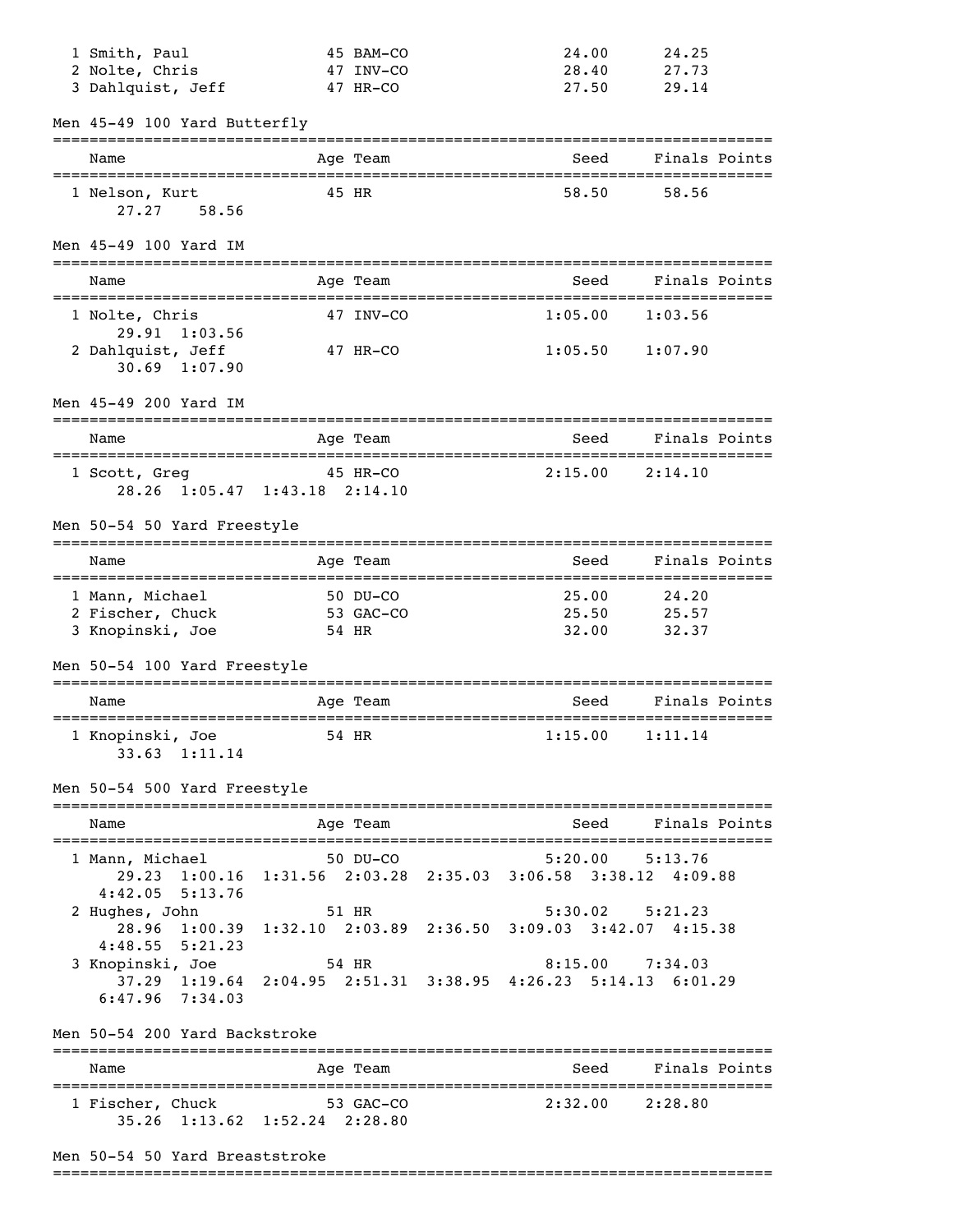| Name                                                                                                   |               | Age Team      | Seed                                                                             | Finals Points       |                |
|--------------------------------------------------------------------------------------------------------|---------------|---------------|----------------------------------------------------------------------------------|---------------------|----------------|
| 1 Fischer, Chuck                                                                                       |               | 53 GAC-CO     | 32.00                                                                            | 32.92               |                |
| Men 50-54 100 Yard Breaststroke                                                                        |               |               |                                                                                  |                     |                |
| Name                                                                                                   |               | Age Team      | Seed                                                                             | Finals Points       |                |
| 1 Fischer, Chuck<br>36.34 1:14.96                                                                      |               | 53 GAC-CO     | 1:14.00                                                                          | 1:14.96             |                |
| Men 50-54 100 Yard IM                                                                                  |               |               |                                                                                  |                     |                |
| Name                                                                                                   |               | Age Team      | Seed                                                                             | Finals Points       |                |
| 1 Fischer, Chuck<br>32.70 1:06.58                                                                      | 53 GAC-CO     |               | 1:06.00                                                                          | 1:06.58             |                |
| Men 55-59 50 Yard Freestyle                                                                            |               |               |                                                                                  |                     |                |
| Name                                                                                                   |               | Age Team      | Seed                                                                             | Finals Points       |                |
| 1 Abrahams, Rich                                                                                       | 59 Unattached |               | 23.00                                                                            | 22.89               |                |
| Men 55-59 100 Yard Freestyle                                                                           |               |               |                                                                                  |                     |                |
| Name                                                                                                   |               | Age Team      | Seed                                                                             | Finals Points       |                |
| 1 Abrahams, Rich                                                                                       |               | 59 Unattached | 53.00                                                                            | 52.60               |                |
| 25.28 52.60<br>2 Townsend, Cecil<br>$30.16$ 1:03.52                                                    |               | 57 PM         |                                                                                  | $1:04.10$ $1:03.52$ |                |
| Men 55-59 200 Yard Freestyle                                                                           |               |               |                                                                                  |                     |                |
| Name                                                                                                   |               | Age Team      | Seed                                                                             | Finals Points       |                |
| 1 Burson, Bill<br>32.39 1:07.59 1:43.45 2:18.86                                                        |               | 59 SS         | 2:14.00                                                                          | 2:18.86             |                |
| Men 55-59 500 Yard Freestyle                                                                           |               | ----------    |                                                                                  |                     |                |
| Name                                                                                                   |               | Age Team      | Seed                                                                             | Finals Points       |                |
| 1 Burson, Bill<br>32.73<br>$5:47.12$ $6:28.15$                                                         |               | 59 SS         | 6:05.00<br>$1:08.07$ $1:45.37$ $2:23.92$ $3:02.51$ $3:42.00$ $4:22.94$ $5:04.77$ | 6:28.15             |                |
| 2 Townsend, Cecil<br>34.80 1:13.39 2:32.02 3:10.77 5:11.98 6:30.69 7:07.25 6:30.59                     |               | 57 PM         |                                                                                  | $6:48.60$ $6:30.59$ |                |
| 3 Putnam, Bill<br>37.84 1:21.11 2:05.59 2:50.55 3:36.00 4:20.81 5:04.41 5:48.28<br>$6:30.56$ $7:11.52$ |               | 56 HR-CO      |                                                                                  | $8:00.00$ 7:11.52   |                |
| Men 55-59 50 Yard Backstroke                                                                           |               |               |                                                                                  |                     |                |
| Name                                                                                                   |               | Age Team      | Seed                                                                             | Finals Points       |                |
| 1 Putnam, Bill                                                                                         |               | 56 HR-CO      | 40.00                                                                            | 39.67               |                |
| Men 55-59 100 Yard Backstroke                                                                          |               |               |                                                                                  |                     |                |
| Name                                                                                                   |               | Age Team      | Seed                                                                             | Finals Points       | -------------- |
| 1 Townsend, Cecil<br>38.22 1:18.61                                                                     |               | 57 PM         |                                                                                  | $1:19.80$ $1:18.61$ |                |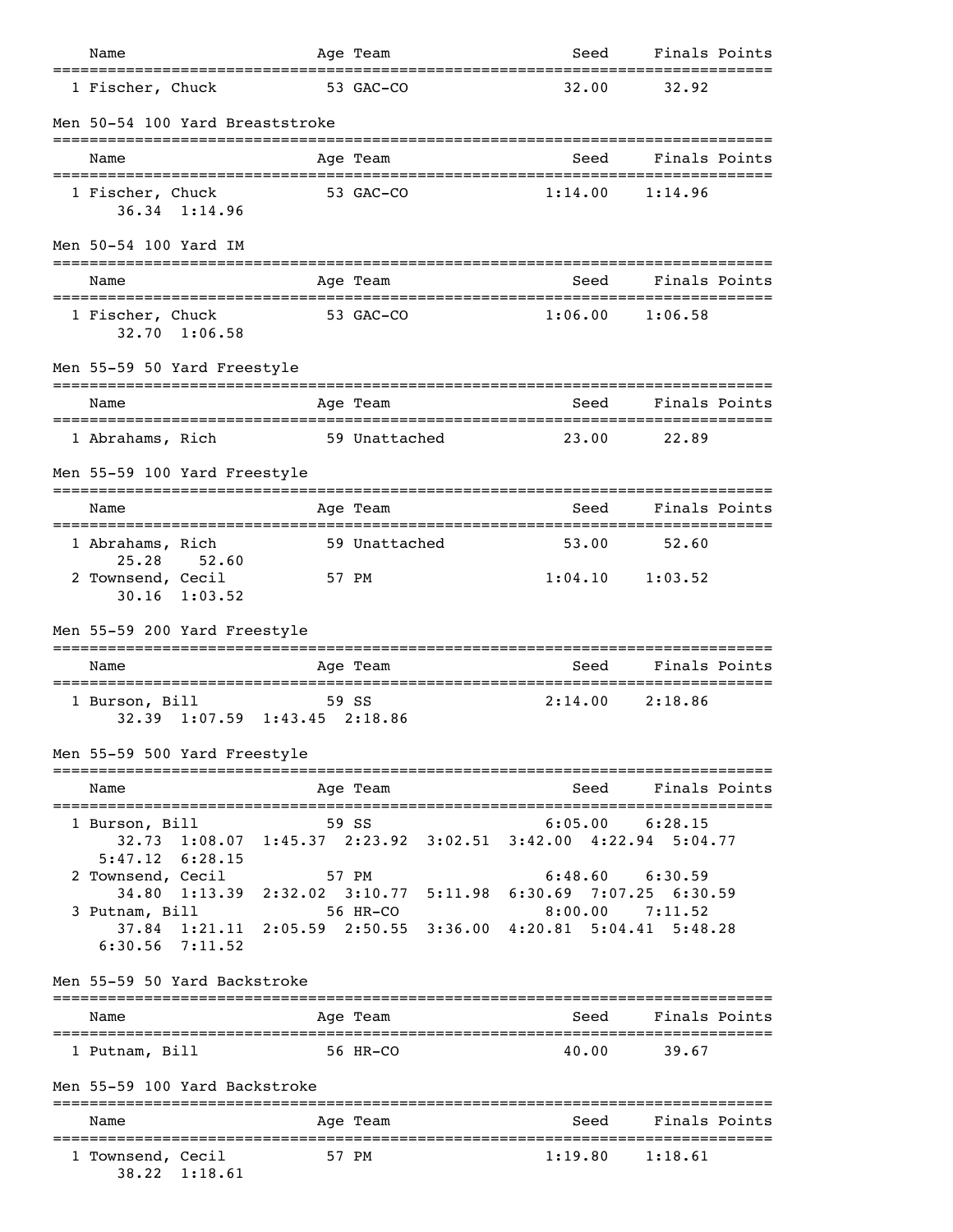| Men 55-59 50 Yard Breaststroke<br>============                                                           |             |                            | ----------                           |                     |  |
|----------------------------------------------------------------------------------------------------------|-------------|----------------------------|--------------------------------------|---------------------|--|
| Name                                                                                                     |             | Age Team                   | Seed                                 | Finals Points       |  |
| 1 Carney, Kent                                                                                           |             | 57 EVER                    | 36.00                                | 36.54               |  |
| Men 55-59 100 Yard Breaststroke                                                                          |             |                            |                                      |                     |  |
| Name<br>-------------------------                                                                        |             | Age Team                   | Seed                                 | Finals Points       |  |
| 1 Townsend, Cecil<br>39.12 1:22.56                                                                       |             | 57 PM                      | NΤ                                   | 1:22.56             |  |
| Men 55-59 50 Yard Butterfly                                                                              |             |                            |                                      |                     |  |
| Name                                                                                                     |             | Age Team                   | Seed                                 | Finals Points       |  |
| 1 Abrahams, Rich<br>2 Carney, Kent                                                                       |             | 59 Unattached<br>57 EVER   | 26.00<br>34.00                       | 25.26<br>32.88      |  |
| Men 55-59 100 Yard Butterfly                                                                             |             | ----------                 |                                      |                     |  |
| Name<br>-----------------------                                                                          | ----------- | Age Team<br>-------------- | Seed<br>;=========================== | Finals Points       |  |
| 1 Putnam, Bill<br>45.26 1:38.45                                                                          |             | 56 HR-CO                   | 1:45.00                              | 1:38.45             |  |
| Men 55-59 100 Yard IM                                                                                    |             |                            |                                      |                     |  |
| Name                                                                                                     |             | Age Team                   | Seed                                 | Finals Points       |  |
| 1 Abrahams, Rich                                                                                         |             | 59 Unattached              | 1:05.00                              | 1:05.10             |  |
| $30.63$ 1:05.10<br>2 Carney, Kent<br>33.59 1:12.78                                                       |             | 57 EVER                    | 1:14.00                              | 1:12.78             |  |
| 3 Townsend, Cecil                                                                                        |             | 57 PM                      | 1:17.90                              | 1:15.07             |  |
| 36.42 1:15.07<br>4 Putnam, Bill<br>40.38 1:26.94                                                         |             | 56 HR-CO                   | 1:27.00                              | 1:26.94             |  |
| Men 55-59 200 Yard IM                                                                                    |             |                            | ----------                           |                     |  |
| Name                                                                                                     |             | Age Team                   | Seed                                 | Finals Points       |  |
| 1 Burson, Bill<br>36.61 1:21.76 2:10.14 2:46.04                                                          |             | 59 SS                      |                                      | $2:37.00$ $2:46.04$ |  |
| Men 60-64 100 Yard Freestyle                                                                             |             | ============               |                                      |                     |  |
| Name                                                                                                     |             | Age Team                   | Seed                                 | Finals Points       |  |
| 1 Chessnoe, Mike<br>38.01 1:19.46                                                                        |             | 63 DU                      | 1:19.00                              | 1:19.46             |  |
| Men 60-64 500 Yard Freestyle                                                                             |             |                            |                                      |                     |  |
| Name                                                                                                     |             | Age Team                   | Seed                                 | Finals Points       |  |
| 1 Chessnoe, Mike<br>43.93 1:30.95 2:18.66 3:05.44 3:51.66 4:37.24 5:22.40 6:07.57<br>$6:51.72$ $7:34.46$ |             | 63 DU                      | 7:29.00                              | 7:34.46             |  |

# Men 60-64 100 Yard Backstroke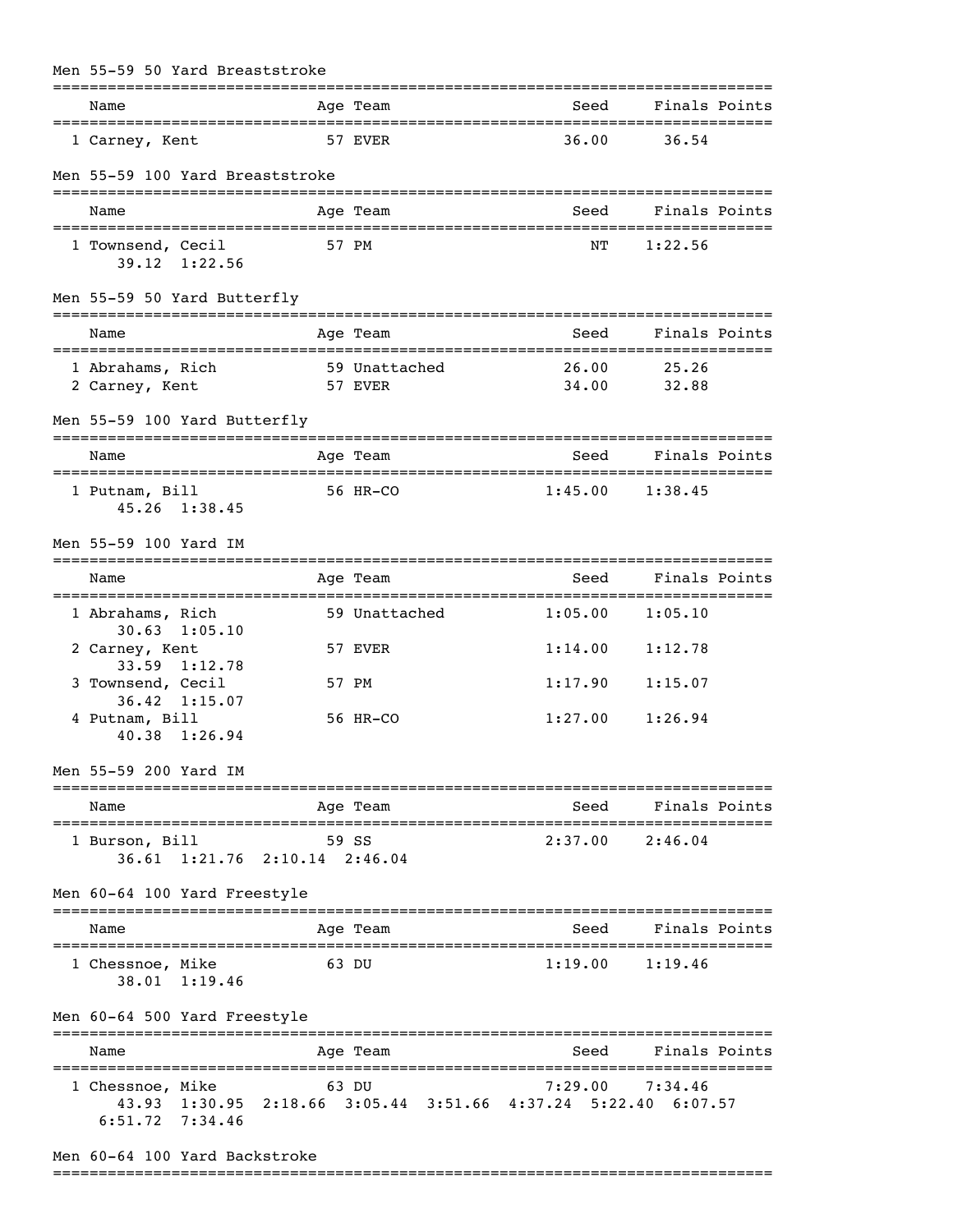| Name                                                                              |       | Age Team                                                                       | Seed                      | Finals Points |  |
|-----------------------------------------------------------------------------------|-------|--------------------------------------------------------------------------------|---------------------------|---------------|--|
| 1 Chessnoe, Mike<br>56.30 1:54.11                                                 |       | 63 DU                                                                          | 1:49.00                   | 1:54.11       |  |
| Men 60-64 200 Yard IM                                                             |       |                                                                                |                           |               |  |
| Name                                                                              |       | Age Team                                                                       | Seed                      | Finals Points |  |
| 1 Chessnoe, Mike<br>59.84 2:01.03 3:02.51 3:45.81                                 | 63 DU |                                                                                | 3:35.00                   | 3:45.81       |  |
| Men 65-69 100 Yard Freestyle                                                      |       |                                                                                |                           |               |  |
| Name                                                                              |       | Age Team                                                                       | Seed                      | Finals Points |  |
| 1 Murray, Bruce                                                                   |       | 68 Unattached                                                                  | 1:16.00                   | 1:11.35       |  |
| 34.09 1:11.35<br>2 Plummer, Mark<br>39.81 1:22.07                                 |       | 68 INV-CO                                                                      | 1:17.00                   | 1:22.07       |  |
| Men 65-69 200 Yard Freestyle                                                      |       |                                                                                |                           |               |  |
| Name                                                                              |       | Age Team                                                                       | Seed                      | Finals Points |  |
| 1 McCray, Dick                                                                    |       | 67 BAM-CO                                                                      | ΝT                        | 2:37.92       |  |
| 35.90 1:15.86 1:58.10 2:37.92<br>2 Murray, Bruce                                  |       | 68 Unattached                                                                  | 2:45.00                   | 2:38.84       |  |
| 36.38 1:16.89 1:59.19 2:38.84<br>3 Plummer, Mark<br>43.46 1:31.46 2:22.67 3:14.65 |       | 68 INV-CO                                                                      | 2:59.50                   | 3:14.65       |  |
| Men 65-69 500 Yard Freestyle                                                      |       |                                                                                |                           |               |  |
| Name                                                                              |       | ===========<br>Age Team                                                        | -----------------<br>Seed | Finals Points |  |
| 1 Murray, Bruce                                                                   |       | 68 Unattached<br>37.66 1:19.84 2:03.46 2:48.26 3:32.78 4:16.79 5:01.11 5:44.93 | 7:30.00                   | 7:08.69       |  |
| 6:28.13<br>7:08.69<br>2 McCray, Dick<br>$6:45.20$ $7:30.47$                       |       | 67 BAM-CO<br>38.76 1:22.54 2:07.88 2:54.27 3:39.59 4:25.20 5:11.96 5:59.01     | ΝT                        | 7:30.47       |  |
| Men 65-69 100 Yard Backstroke                                                     |       |                                                                                |                           |               |  |
| Name                                                                              |       | Age Team                                                                       | Seed                      | Finals Points |  |
| 1 Murray, Bruce                                                                   |       | 68 Unattached                                                                  | $1:30.00$ $1:29.36$       |               |  |
| 44.46 1:29.36<br>2 Plummer, Mark<br>$55.02 \quad 1:50.85$                         |       | 68 INV-CO                                                                      | $1:46.00$ $1:50.85$       |               |  |
| Men 65-69 200 Yard Backstroke                                                     |       |                                                                                |                           |               |  |
| Name                                                                              |       | Age Team                                                                       | Seed                      | Finals Points |  |
| 1 Murray, Bruce<br>44.49 1:32.16 2:21.27 3:08.49                                  |       | 68 Unattached                                                                  | $3:10.00$ $3:08.49$       |               |  |
| Men 65-69 100 Yard Butterfly                                                      |       |                                                                                |                           |               |  |
| Name                                                                              |       | Age Team                                                                       | Seed                      | Finals Points |  |
| 1 Plummer, Mark<br>49.40 1:47.27                                                  |       | 68 INV-CO                                                                      | $1:43.75$ $1:47.27$       |               |  |